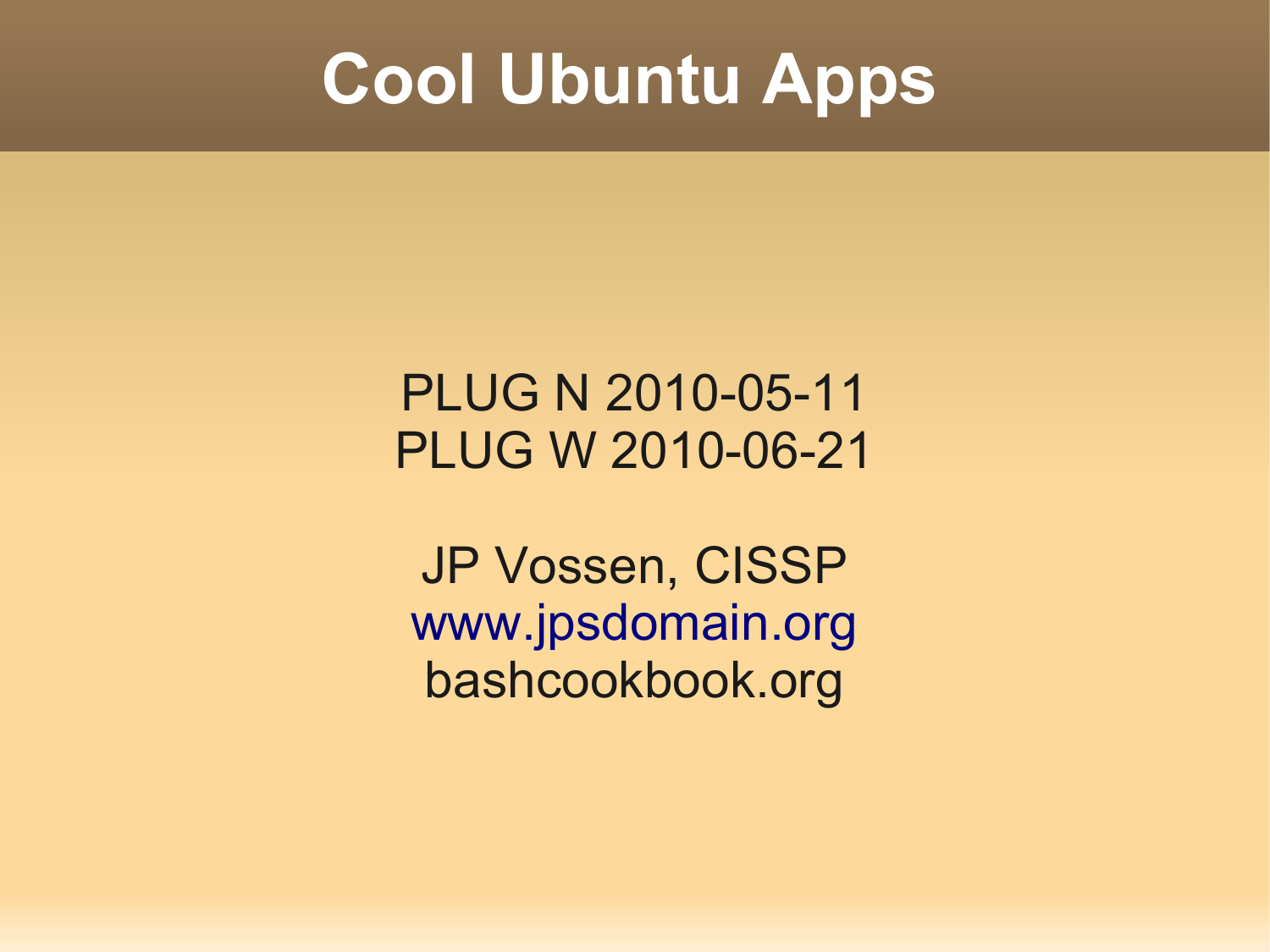# **Cool Ubuntu Apps**

- **nullmailer** simple relay-only mail transport agent
- **fcheck** IDS filesystem baseline integrity checker
- ٠ **logcheck** - mails anomalies in the system logfiles to the administrator
- **monit** A utility for monitoring and managing daemons or similar programs
- **tmpreaper** cleans up files in directories based on their age
- **roxterm** Multi-tabbed GTK/VTE terminal emulator [editable menu key sidebar]
- **thunar** File Manager for Xfce
- **notecase** hierarchical note manager (aka outliner)
- ٠ **look** -- display lines beginning with a given string
- ä, **lookup** - interactive utility to search text files quickly
- **screen** terminal multiplexor with VT100/ANSI terminal emulation
- **xsel** command-line tool to access X clipboard and selection buffers
- **bash-completion** programmable completion for the bash shell
- **System hardware info** 
	- **hwinfo** Hardware identification system
	- E **lshw** - information about hardware configuration
	- E **lshw-gtk** - graphical information about hardware configuration
	- ٠ **lspci** - list all PCI devices
- **pessulus** lockdown editor for GNOME
- **etckeeper** store /etc in git, mercurial, bzr or darcs
- ×, **localepurge** – automagically delete unneeded locale, etc. files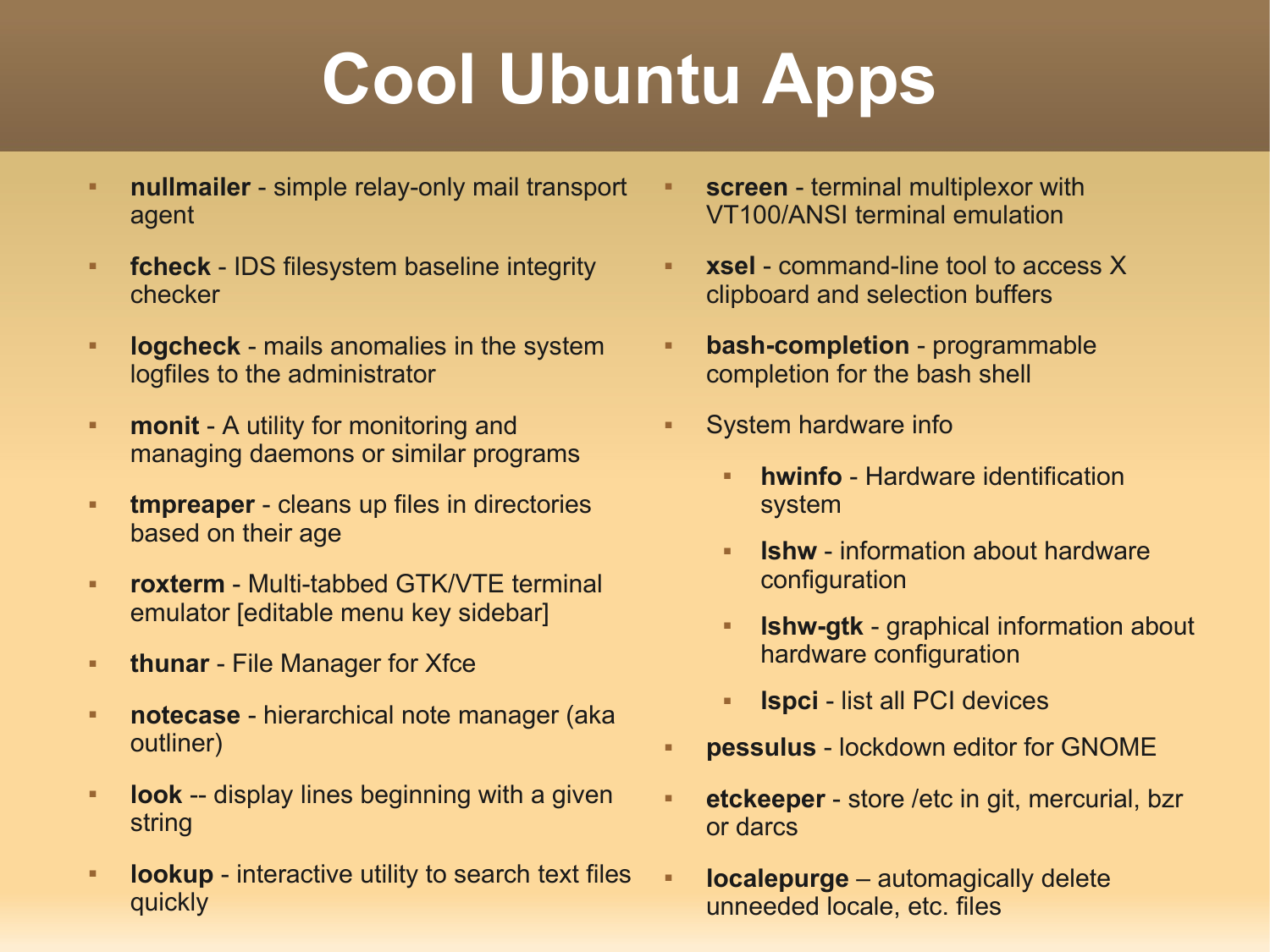## **nullmailer - simple relay-only mail transport agent**

- **Avoid the complexity of Postfix, or Exim**
- Avoid the horror of Sendmail
- **Really Freakin' Simple**
- Cron and many of the rest of the packages we'll talk about need to be able to send email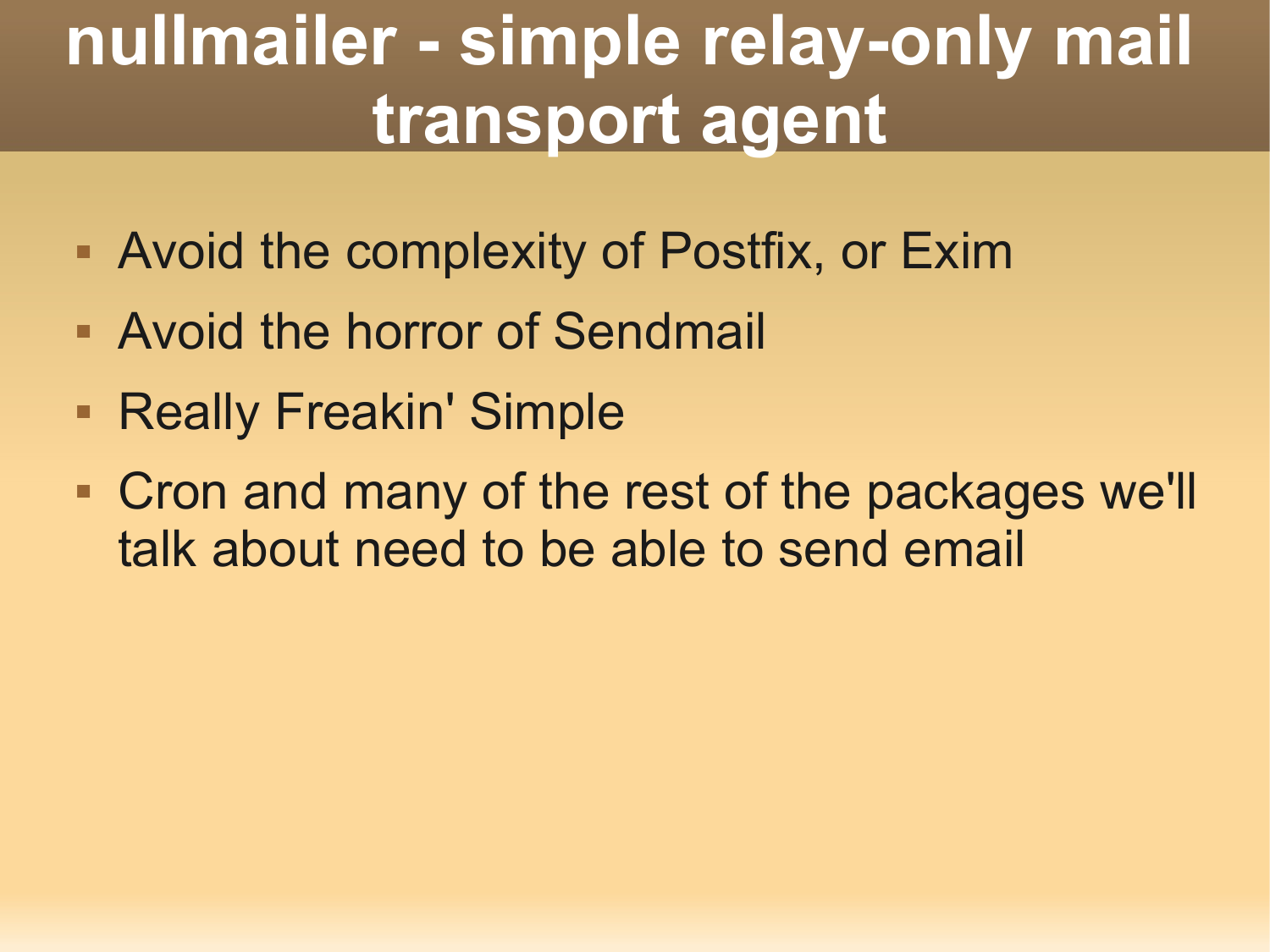## **nullmailer - simple relay-only mail transport agent**

- sudo -s
- echo 'user@example.com' > /etc/nullmailer/adminaddr
- echo '3600' > /etc/nullmailer/pausetime
- echo 'smtp.example.com' > /etc/nullmailer/remotes
- **exit**

 *pausetime* is optional, default is to try to send messages every 60 seconds. That'll kill you with failure messages on a laptop that's up but not on-line.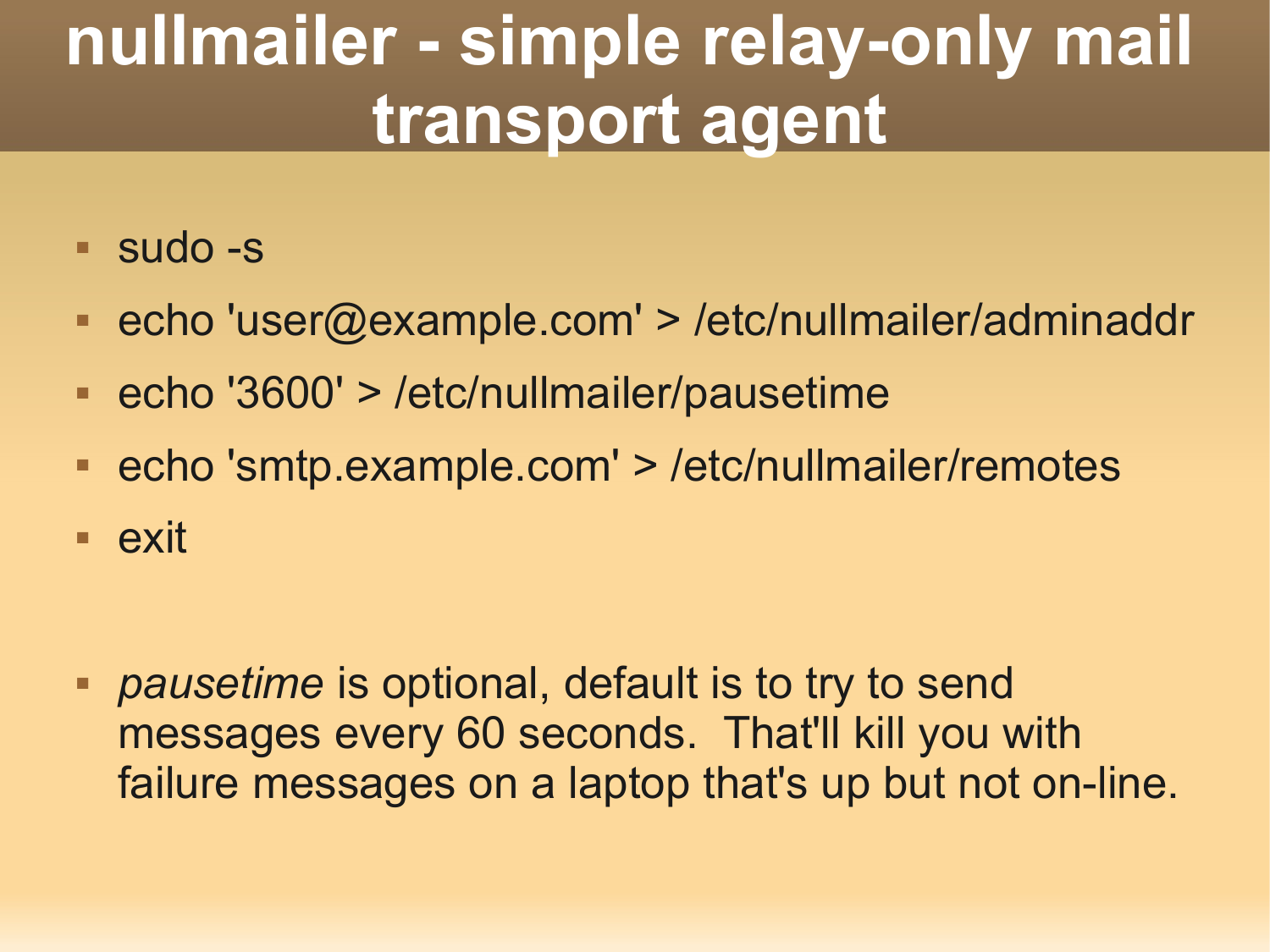## **fcheck - IDS filesystem baseline integrity checker**

- Much less of a PITA than Tripwire, but not as secure
	- (Hint, **after** the intrusion is too late.)
	- Auto-rebuilds DB after change: you miss the email, oh well...
	- See slide notes for a sample
- **Perl, claims to run on Windows too (I never** tried), code hasn't changed since 2001 or so
- Runs from: */etc/cron.d/fcheck*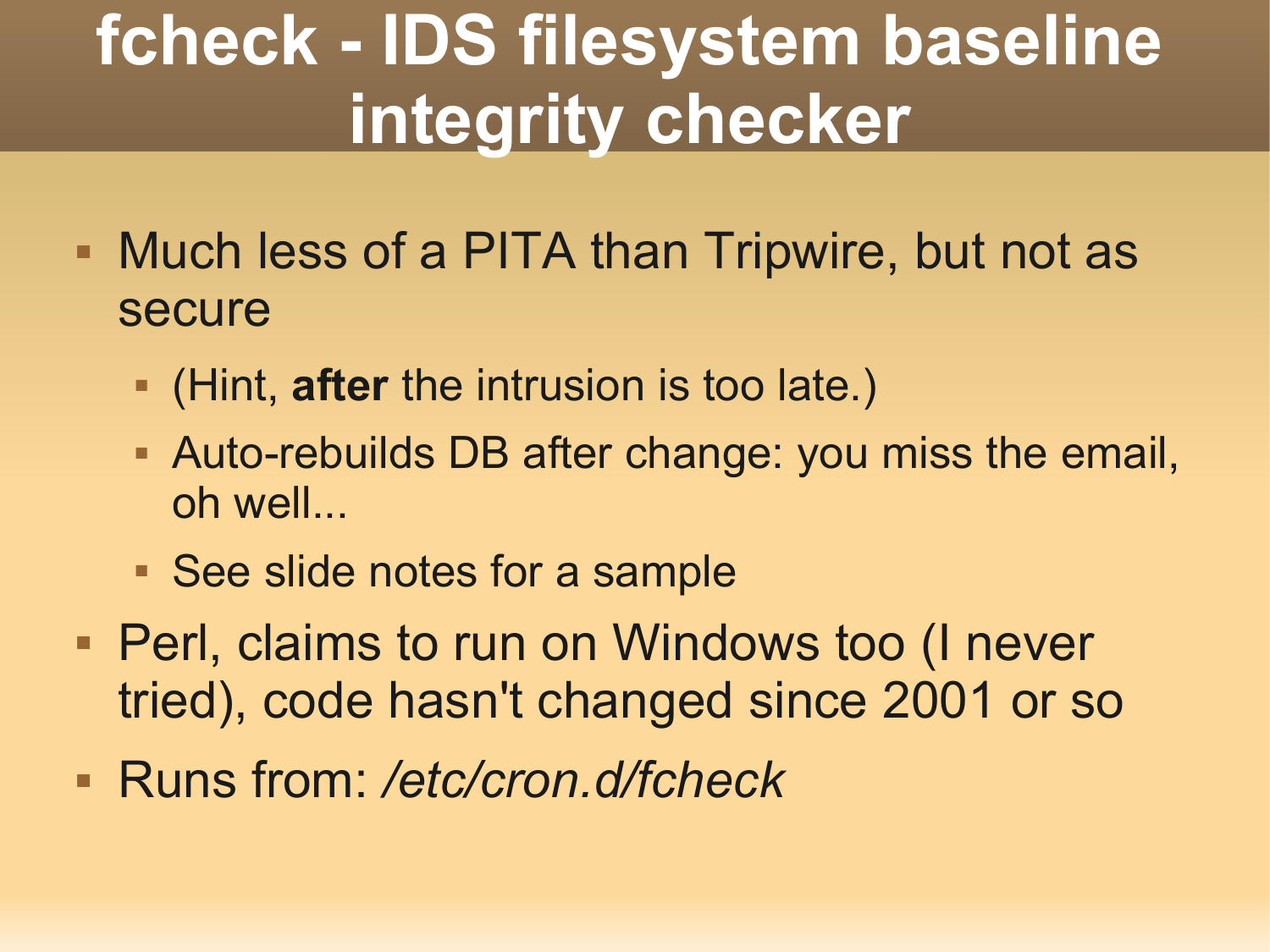### **fcheck 2 of 3**

- **Missing exclude needed for /lib/udev/devices/**
- <https://bugs.launchpad.net/ubuntu/+source/fcheck/+bug/47408>
- **I** recommend: CFInclude = /etc/fcheck/fcheck\_local.cfg
	- See slide notes for a sample
- Subtle: path needs trailing '/' to recursively check inside the directory!
	- Good: Directory = /var/spool/cron/
	- Bad: Directory = /var/spool/cron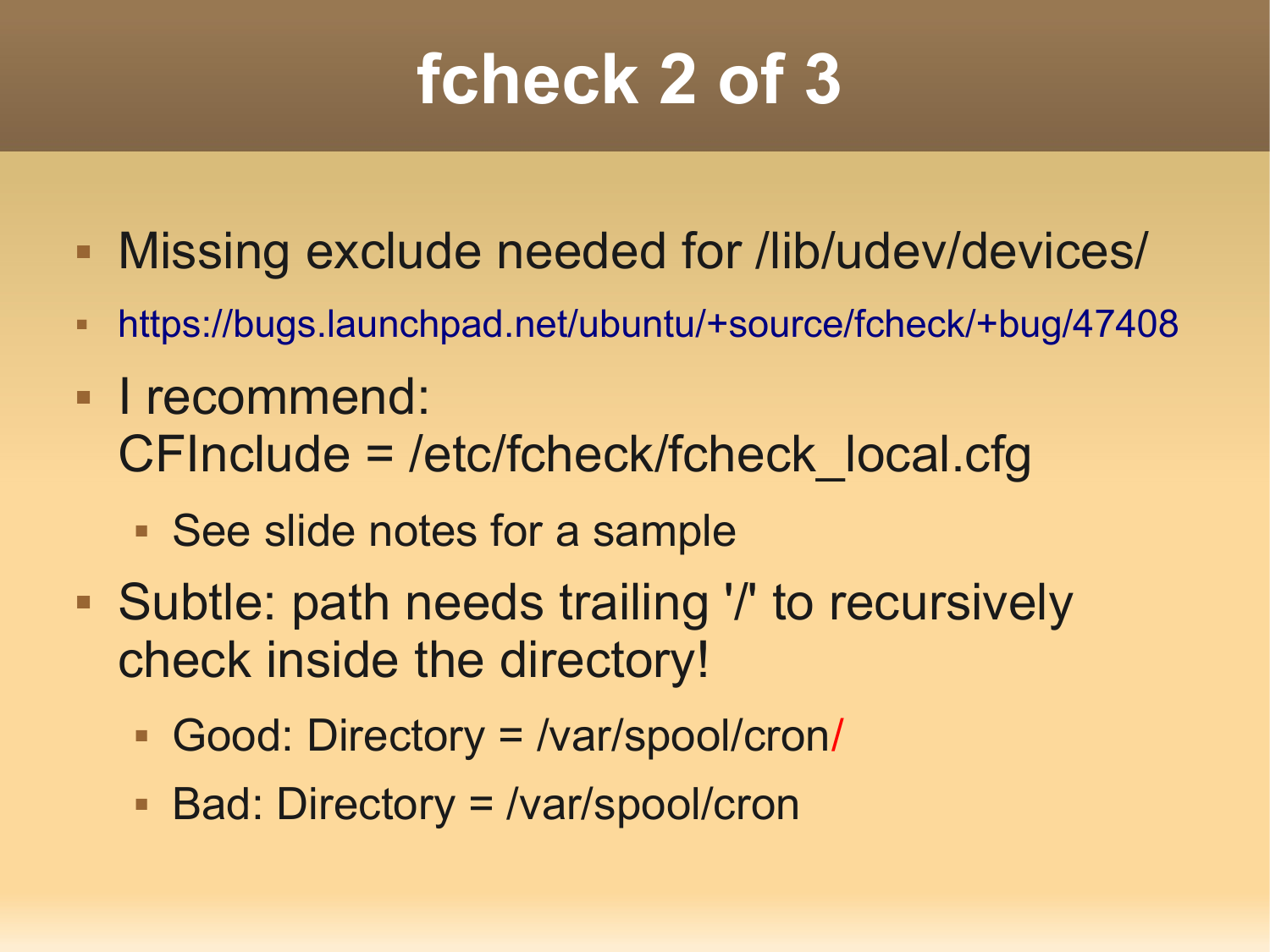#### **fcheck 3 of 3**

- fcheck alternatives:
	- debsums Verify installed package files against MD5 checksums
	- **integrit A file integrity verification program**
	- osiris network-wide system integrity monitor control interface
	- samhain Data integrity and host intrusion alert system
	- **Stealth A stealthy File Integrity Checker**
	- **tripwire file and directory integrity checker**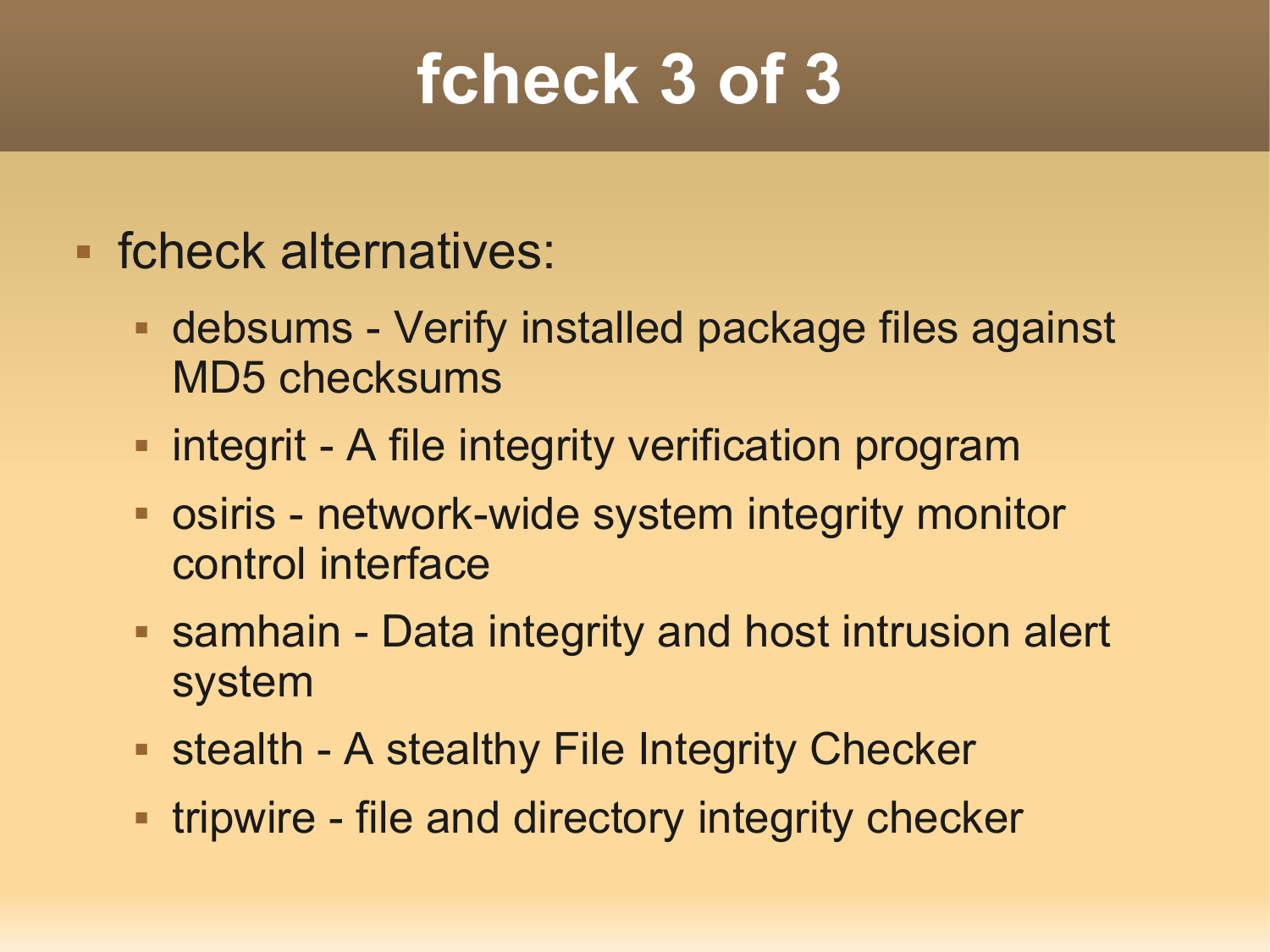## **logcheck – system log monitor**

- Not quite plug & play or set-it-and-forget-it even though it is built-in to the repos
- You need to be comfortable with grep-style regular expressions
- **Runs out-of-the-box but will spam you even** with: */etc/logcheck/logcheck.conf* REPORTLEVEL="workstation"
- I recommend an */etc/logcheck/local.ignore*, symlinked into *ignore.d.\*/* as appropriate
	- See slide notes for a sample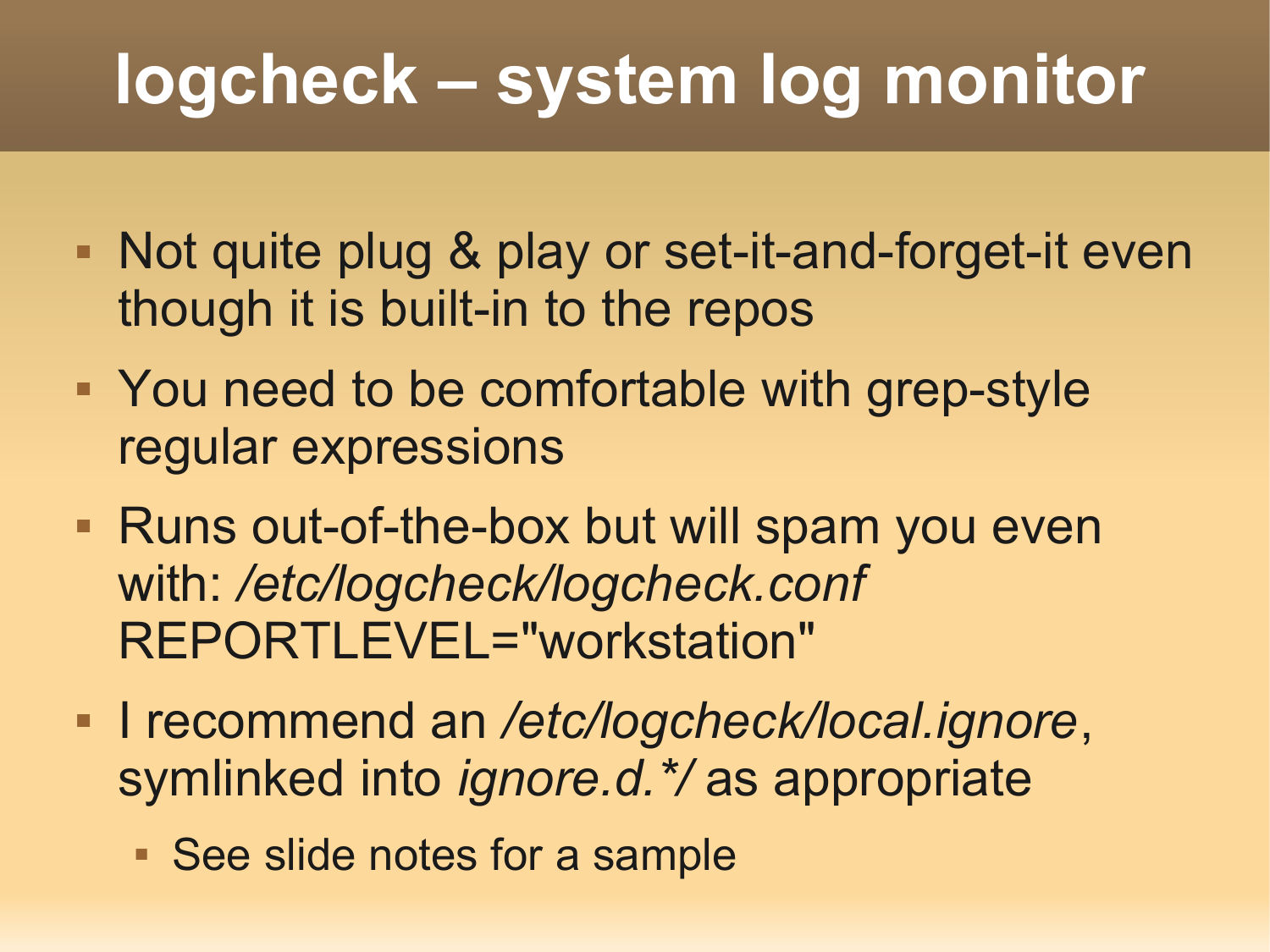## **logcheck 2 of 3**

- Read */etc/logcheck/logcheck.conf*
- For testing, create a sample log file and:
	- su -s /bin/bash -c "/usr/sbin/logcheck -tsol {sample}" logcheck
	- e.g.:

su -s /bin/bash -c "/usr/sbin/logcheck -tsol /tmp/mylog" logcheck

■ See slide notes for a sample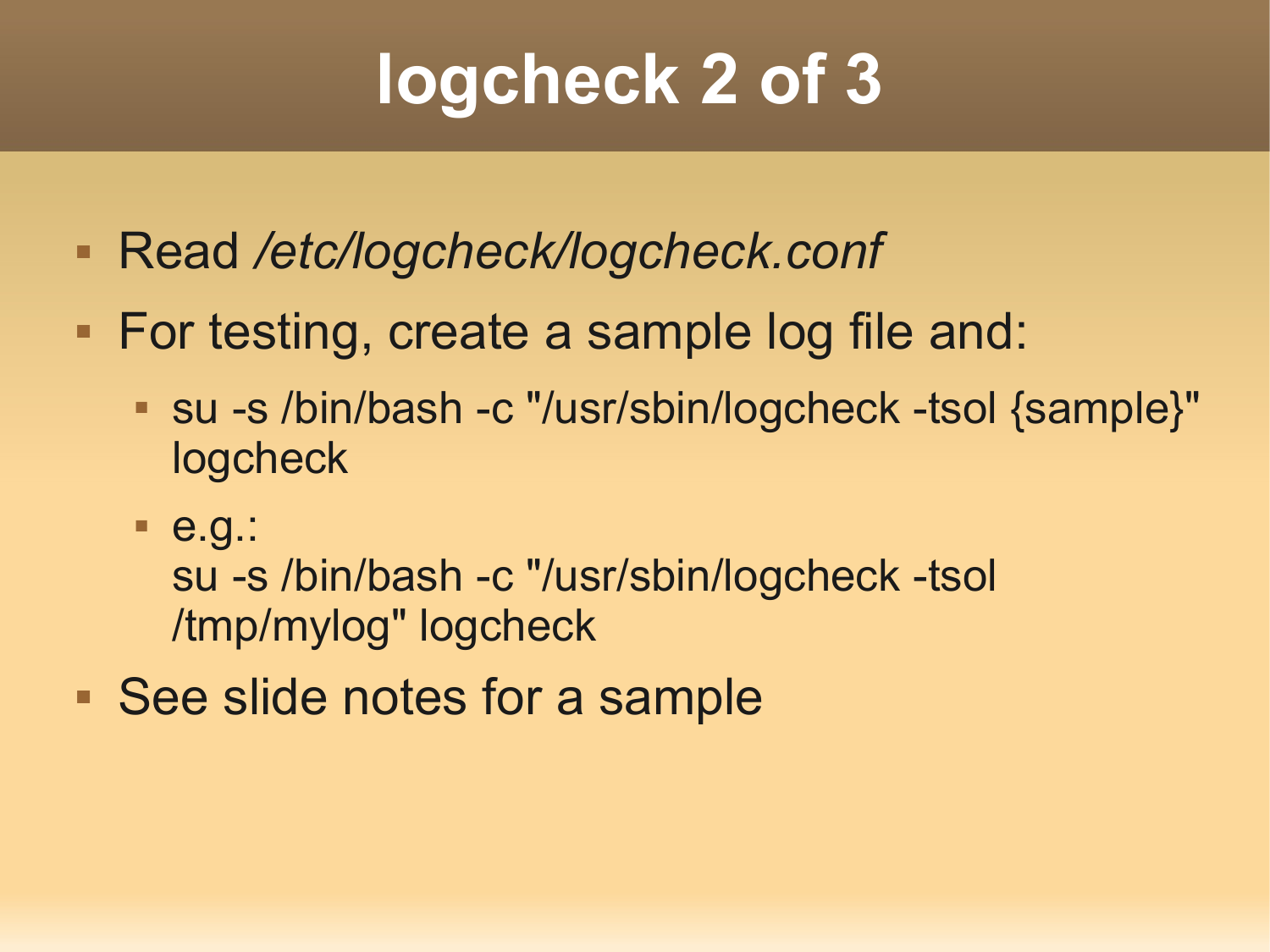## **logcheck 3 of 3**

- Logcheck is a simple yet great idea. You create three pattern (grep regex) lists:
	- **Known bad stuff**
	- **Looks bad but isn't**
	- **Known good stuff**
- **Look for "known bad" but then remove "looks"** bad but isn't" and report
- **Remove "known bad" already reported, "looks** bad but isn't" and "known good", then report whatever is leftover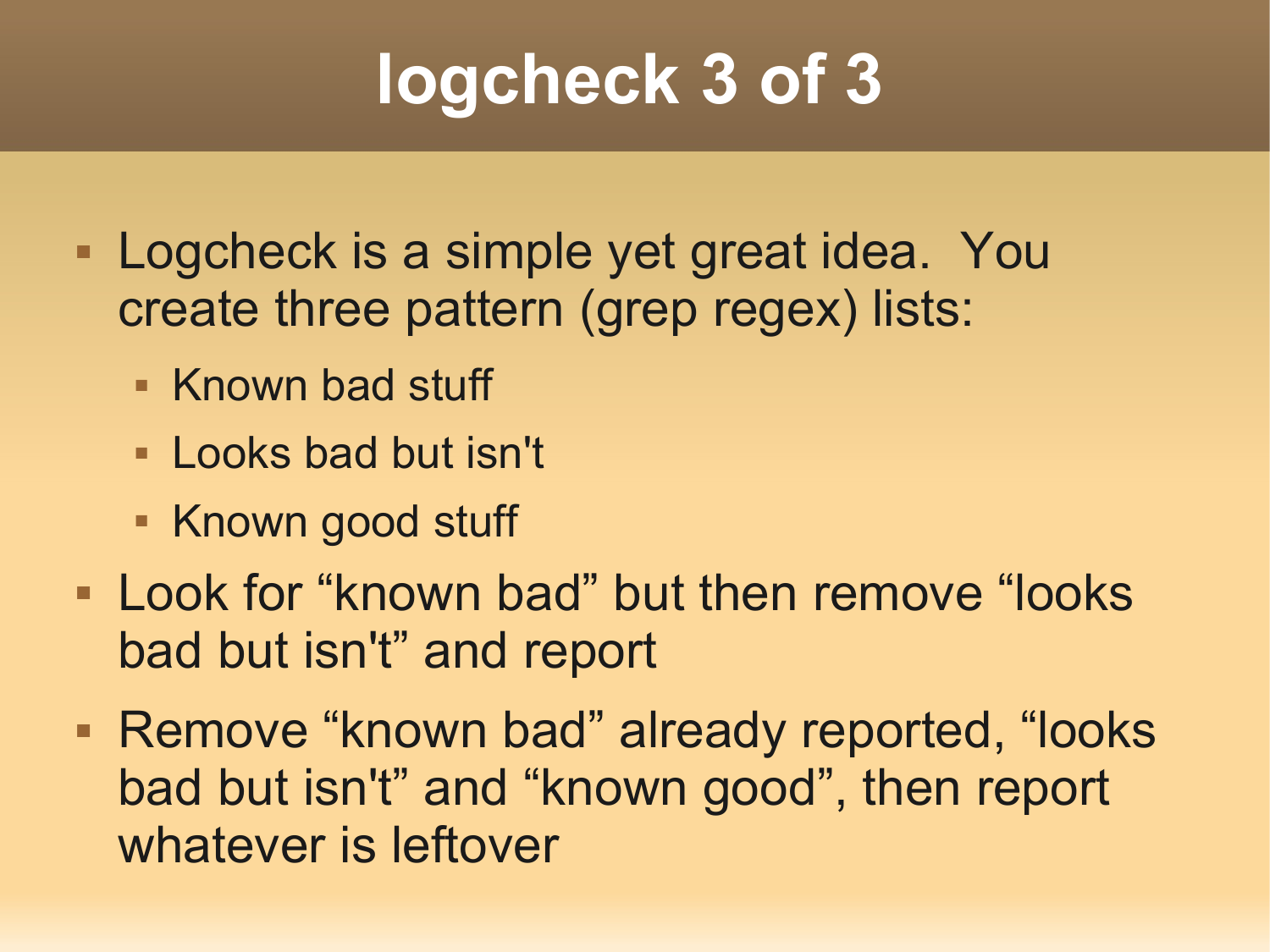# **monit – Nagios (really) Lite**

- **PER HOST (not distributed like Nagios,** OpenNMS, Cacti, etc.)
- **Email & syslog alerts**
- Web server for status screen
- Great docs & examples!
	- I should be using an "include" in */etc/monit/conf.d/* but I started using it before it had that.
	- See slide notes for a sample config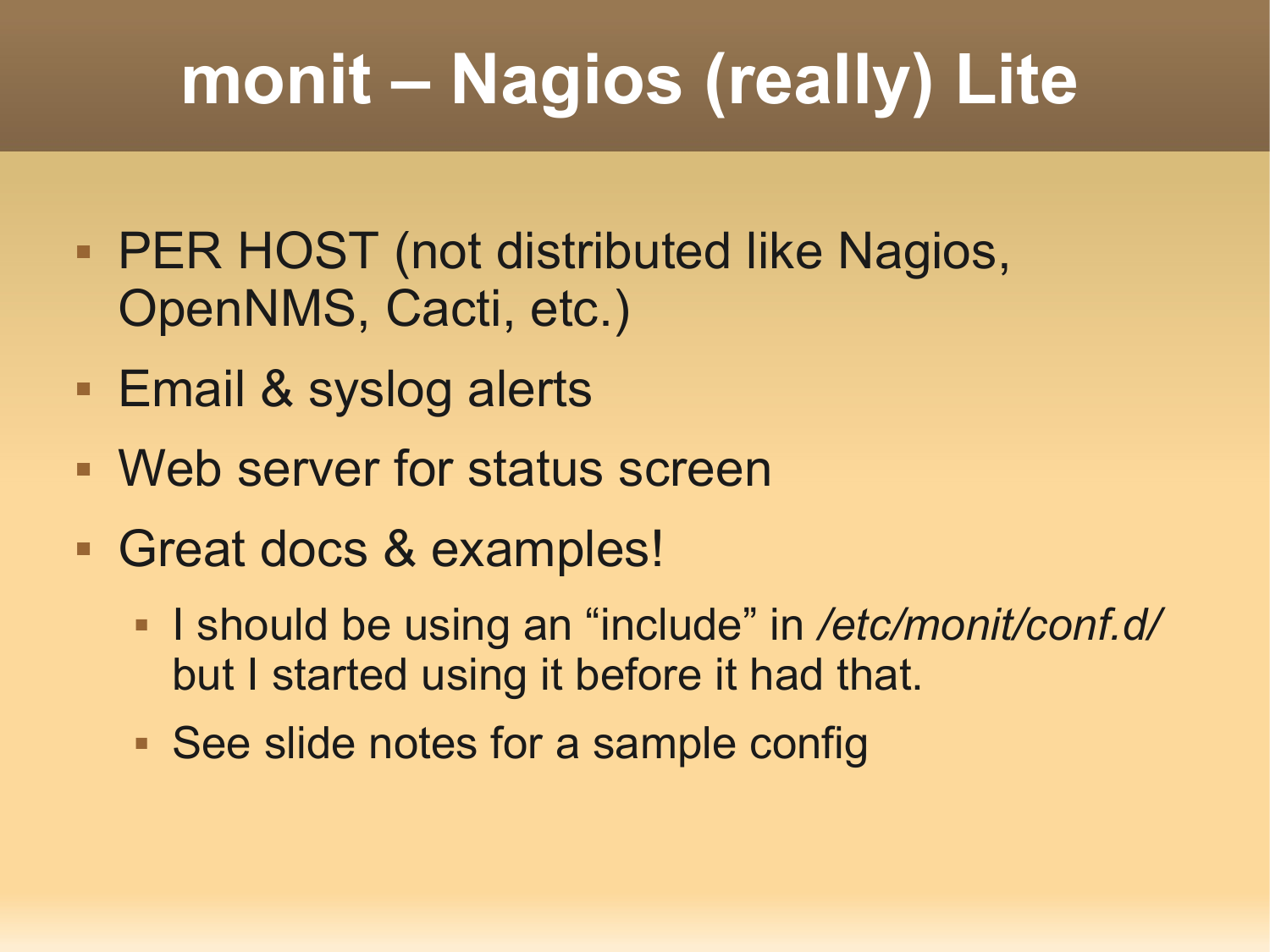#### **monit 2 of 2**

See slide notes for sample email alerts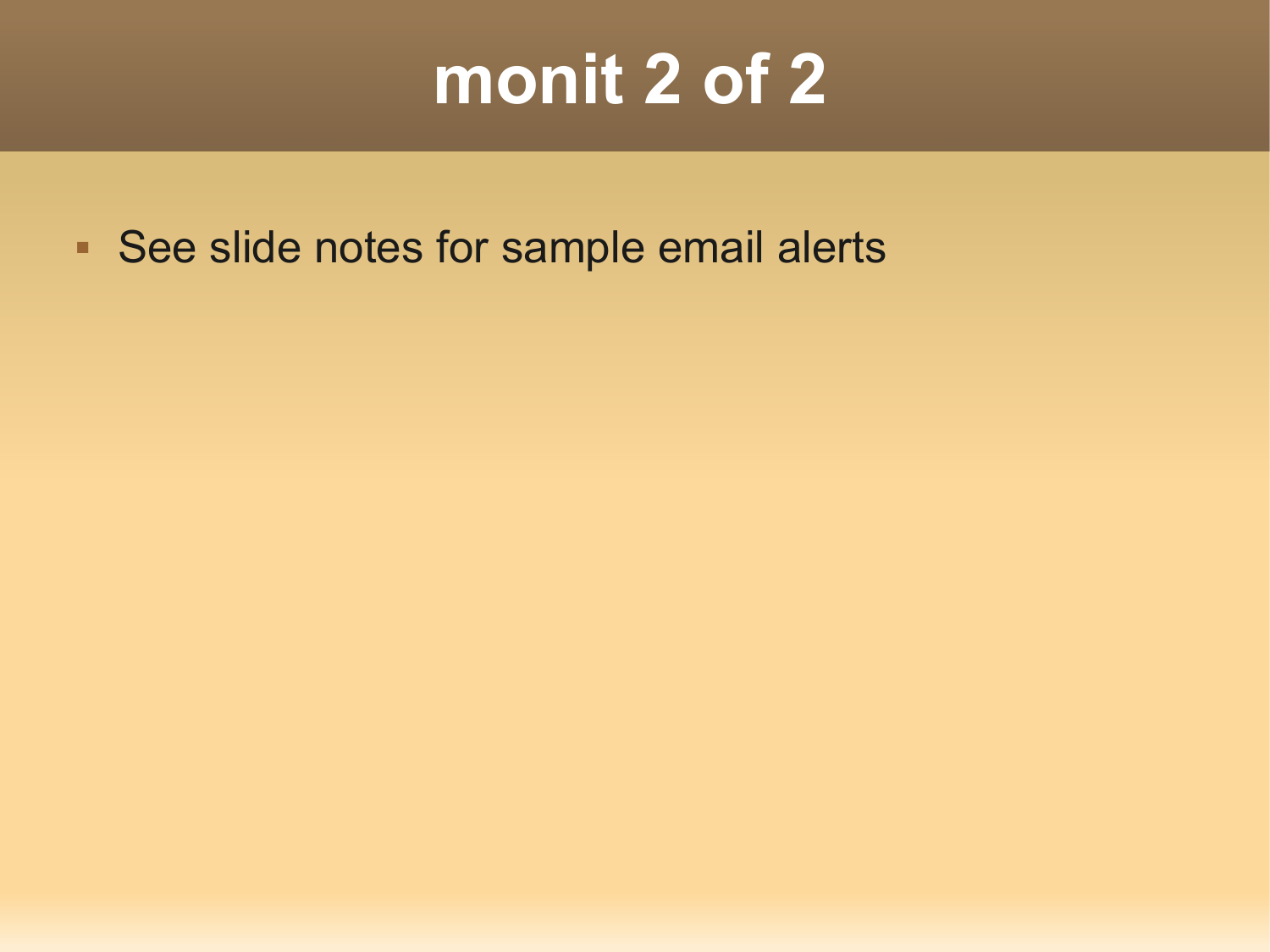## **tmpreaper - cleans up files in directories based on their age**

- Similar to the built-in Red Hat 'tmpwatch'
- **NOT** usually installed by default on Debian or **Ubuntu** 
	- **Principle of least-surprise**
	- AKA, don't go deleting people's files
- **Theory 10 You can whitelist files and it will not cd into** symlinks, or remove symlinks, sockets, fifos, or special files unless specifically told to."
- After install: vi */etc/tmpreaper.conf*
	- **#**SHOWWARNING=true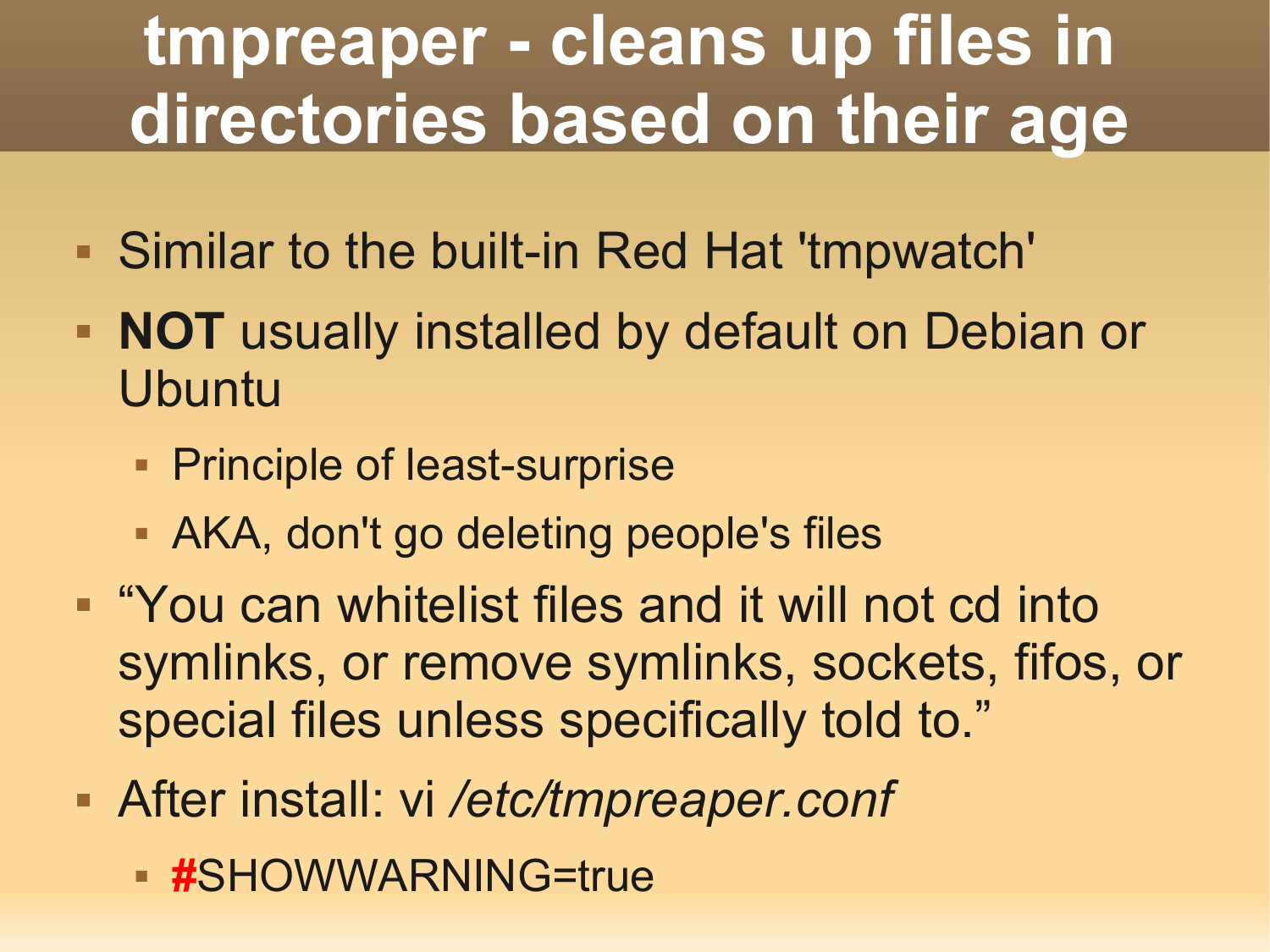### **roxterm - Multi-tabbed GTK/VTE terminal emulator**

- Looks just like 'gnome-terminal' except you can actually change key-bindings to something useful like ALT+C, ALT+V, CTRL+T
- Added tab "status indicators" as of 1.18.0-1 (see slide notes)!!!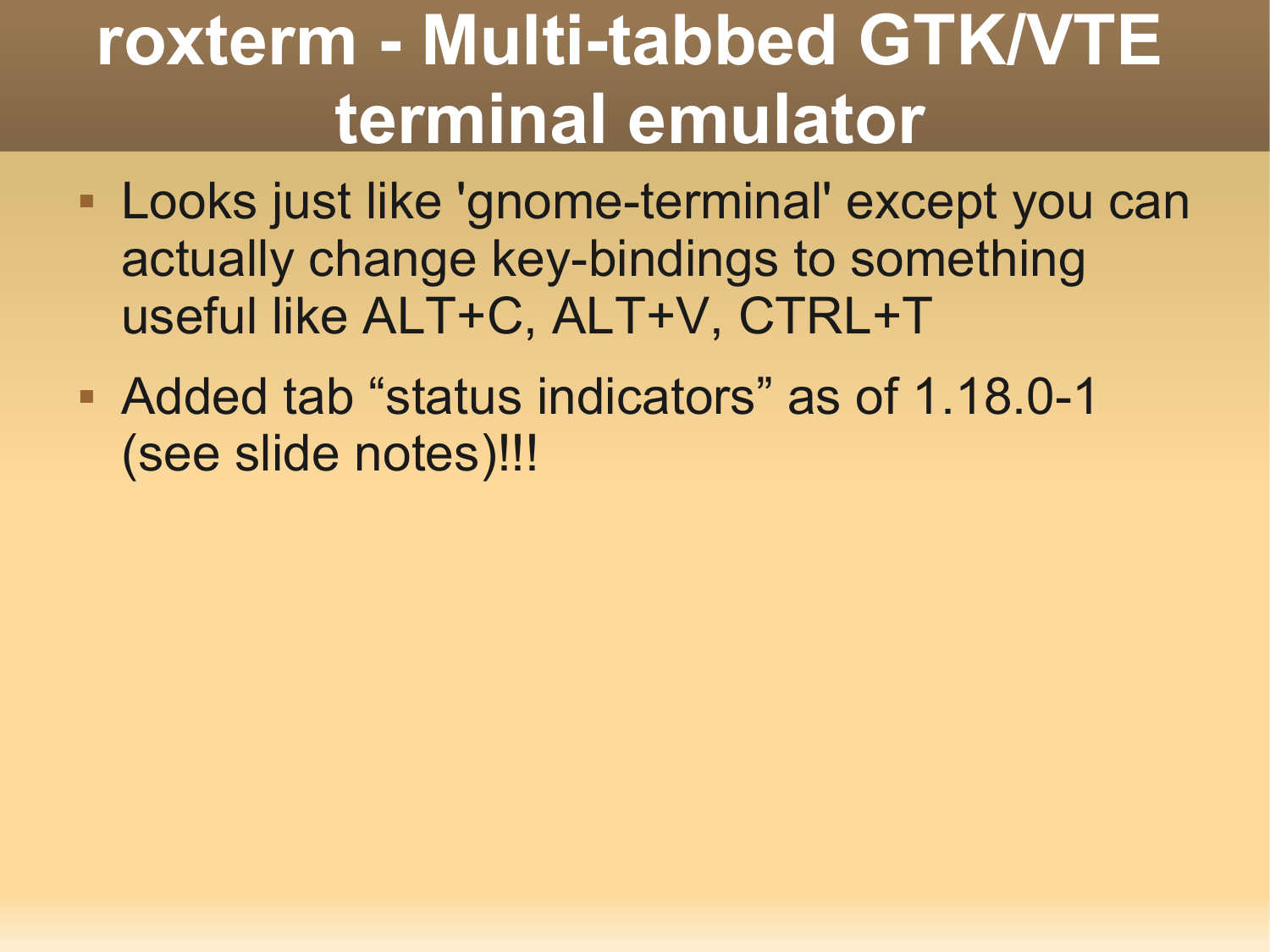### **Editable menu keys**

#### Pre Ubuntu 10.04

- 1) System > Preferences > Appearance > Interface: check "editable menu shortcut keys"
- 2) Run roxterm, hover over Edit > Copy, press ALT+C
- 3) System > Preferences > Appearance > Interface: Uncheck "editable menu shortcut keys"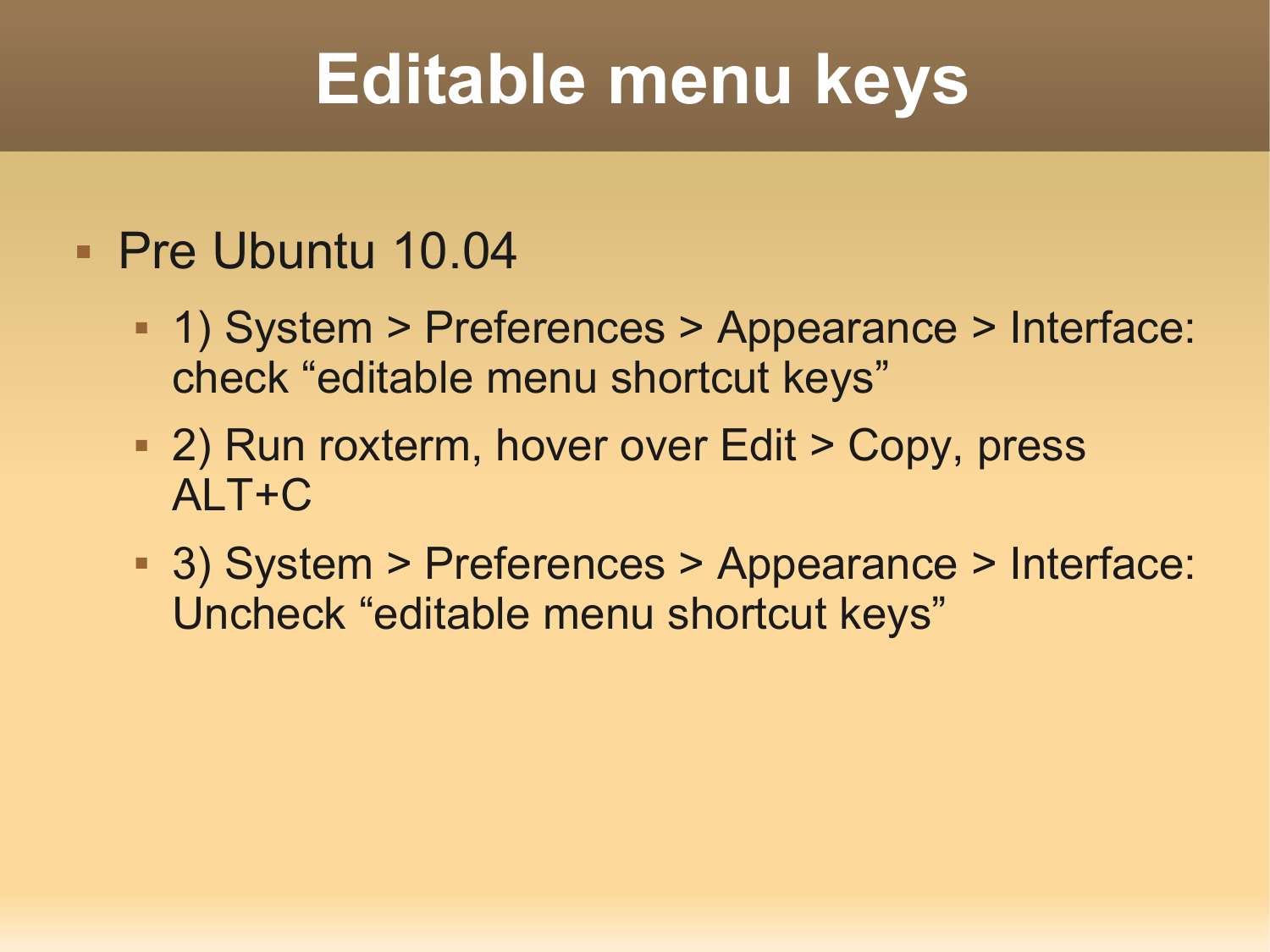### **Editable menu keys**

#### Ubuntu 10.04 and future?

- System > Preferences > Appearance > Interface: check "editable menu shortcut keys" was removed from the GUI (apparently upstream? Really stupid.)
- Used gconf-editor or:
	- gconftool --set --type bool /desktop/gnome/interface/can\_change\_accels true
	- gconftool --set --type bool /desktop/gnome/interface/can\_change\_accels false
- See slide notes for a trivial script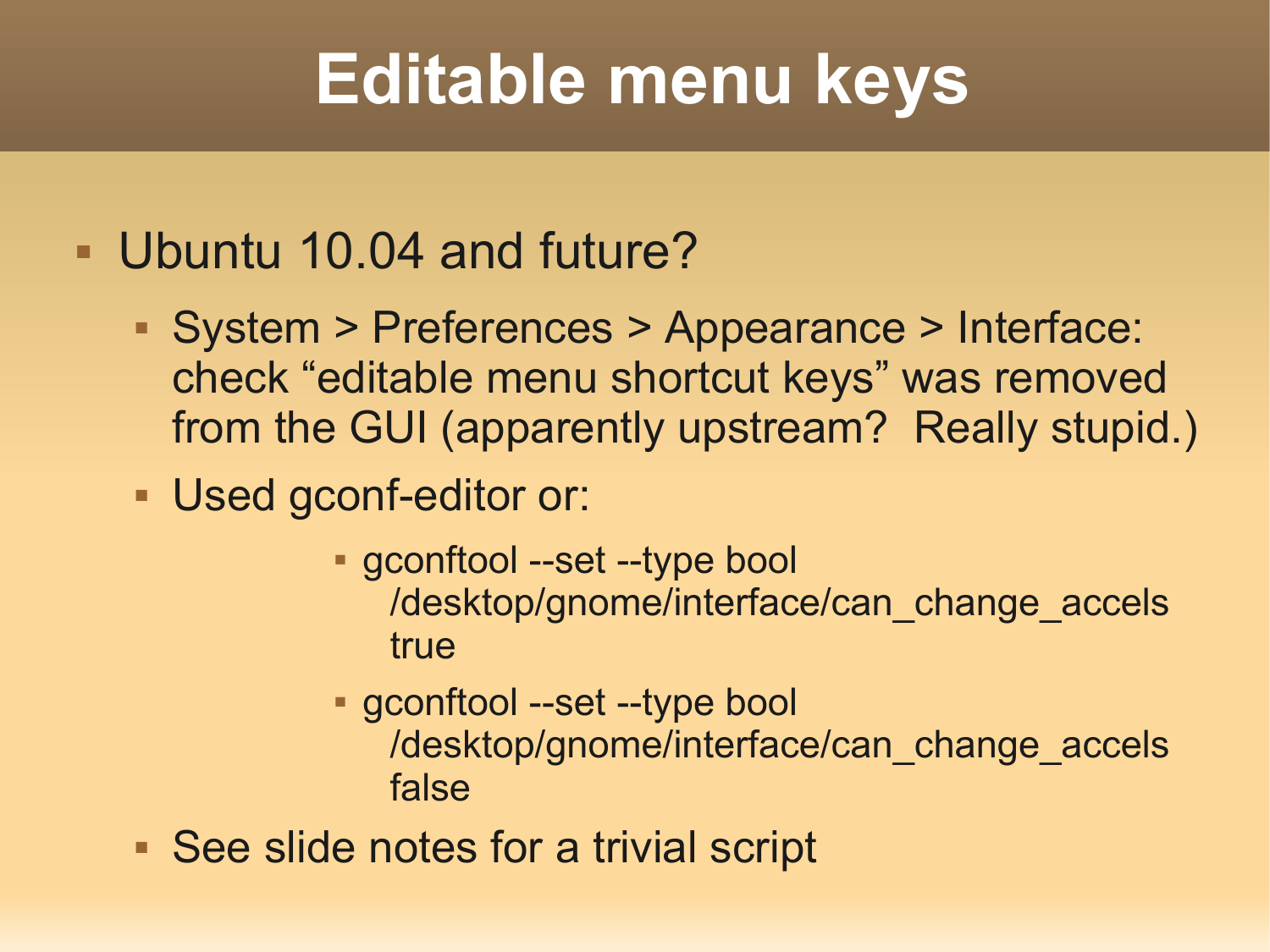### **thunar - File Manager for Xfce**

- **MUCH** faster than Nautilus!
- View > Location Selector > Toolbar Style
- View > Side Panel > Tree

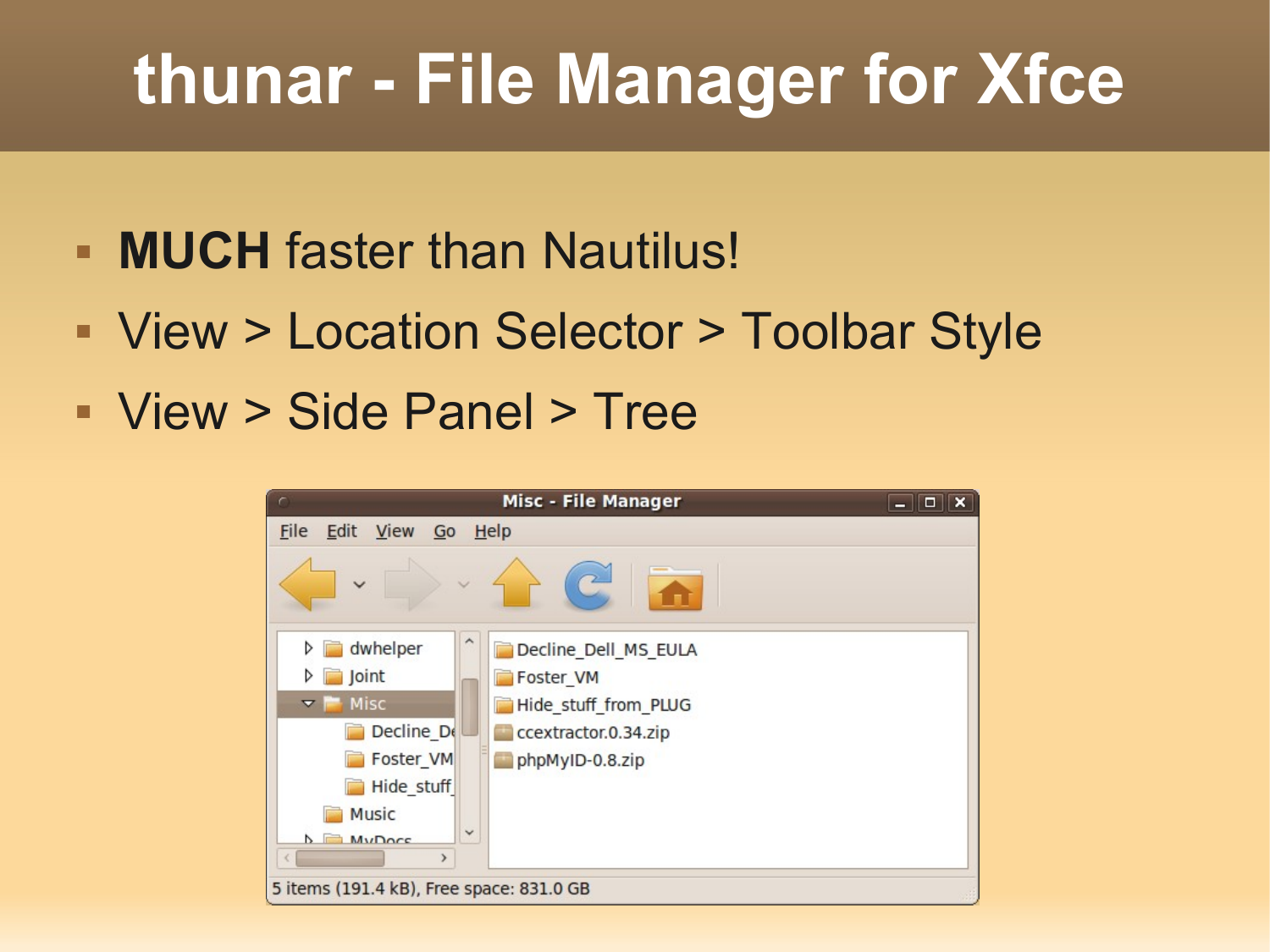## **notecase - hierarchical note manager**

- Not under active development
- Saves in a single, optionally encrypted, XML file
- Auto-save, and can export to HTML

|                                                                                         | NoteCase 1.9.8<br>$\begin{array}{c c c c c} \hline \multicolumn{1}{ c }{\mathbf{I}} & \multicolumn{1}{ c }{\mathbf{I}} & \multicolumn{1}{ c }{\mathbf{X}} \end{array}$ |  |  |  |
|-----------------------------------------------------------------------------------------|------------------------------------------------------------------------------------------------------------------------------------------------------------------------|--|--|--|
| File<br>Edit View<br>Tree Format Help                                                   |                                                                                                                                                                        |  |  |  |
|                                                                                         |                                                                                                                                                                        |  |  |  |
| Today<br><b>Tomorrow</b><br><b>Real Soon Now</b><br>▽<br>Yeah, Right<br>More Stuff<br>▷ | <b>Write PLUG Preo</b><br>Play with SynKolab                                                                                                                           |  |  |  |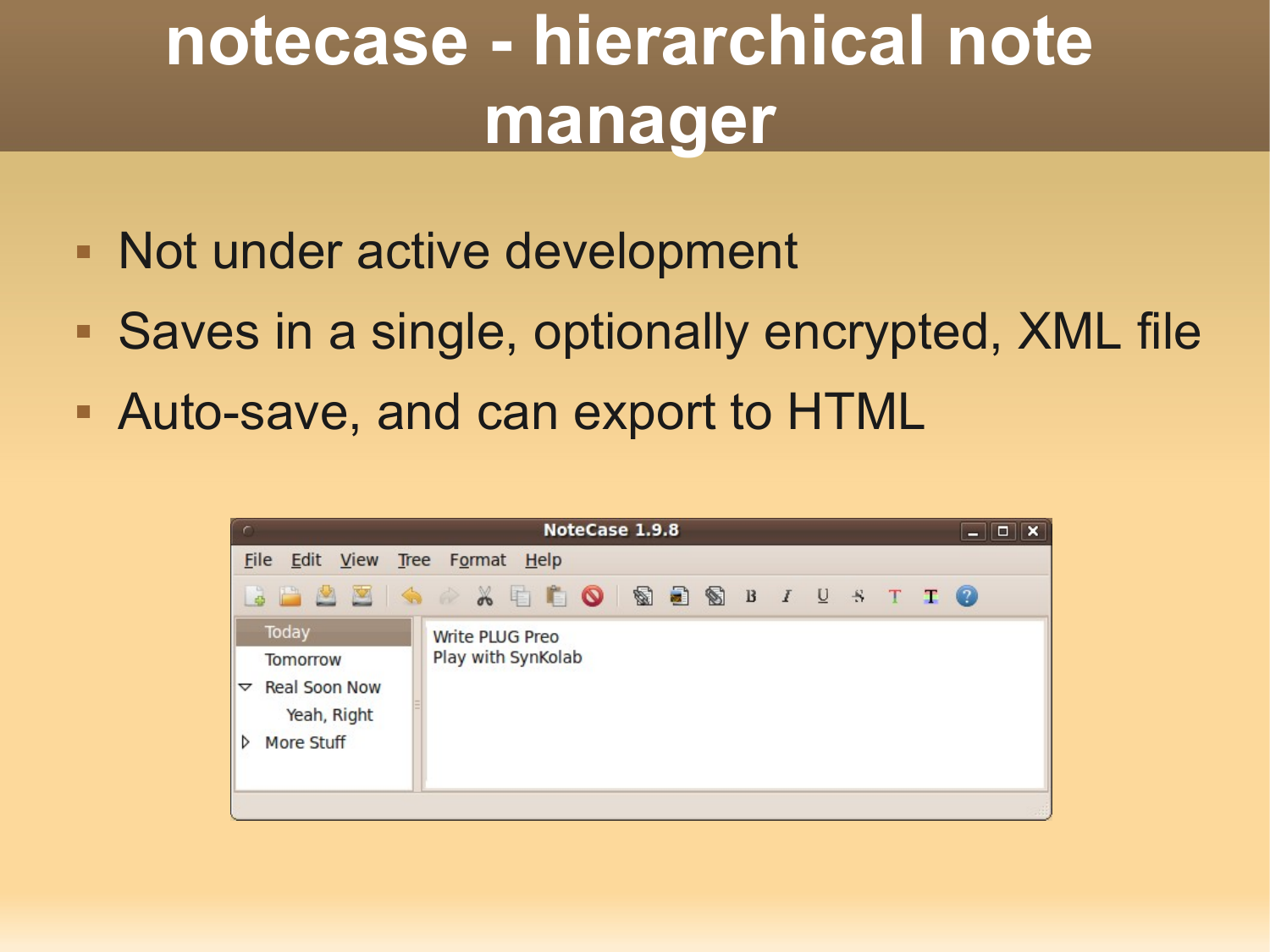## **look -- display lines beginning with a given string**

**- Huh?** 

 Simple, it's a command line "how do I spell \_\_\_\_" tool, since it looks in dicts by default, **if any are installed!** (see "wamerican\*")

**S** look neigh […] neighbor neighbor's [...]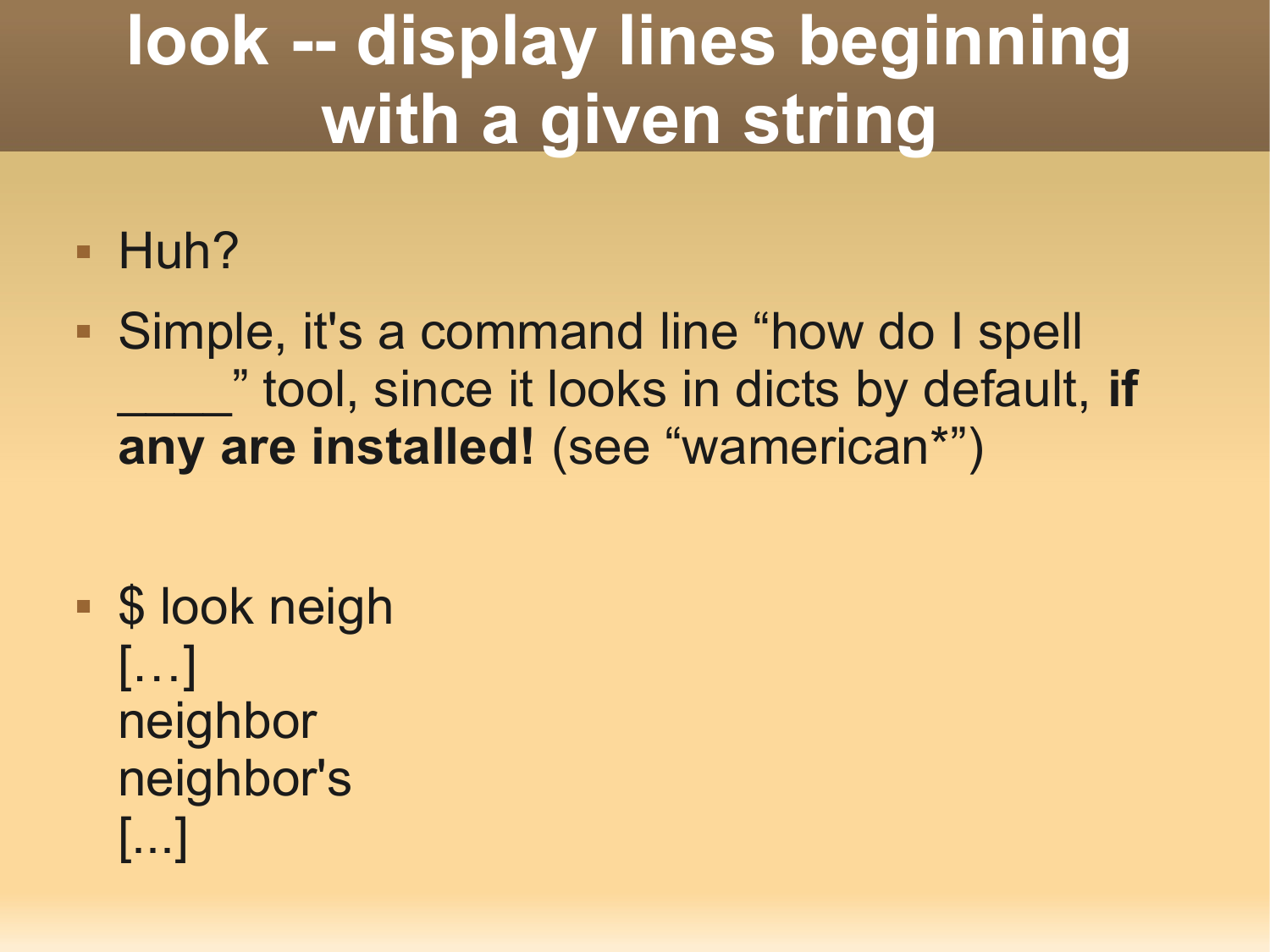## **lookup - interactive utility to search text files quickly**

- **I don't really use this, but it sounded neat**
- See also: man lookup
- "DESCRIPTION

"Lookup allows the quick interactive search of text files. It supports ASCII, JIS-ROMAN, and Japanese EUC Packed formated text, and has an integrated romaji-kana converter"

- **Indexes the file first**
- **Not installed by default**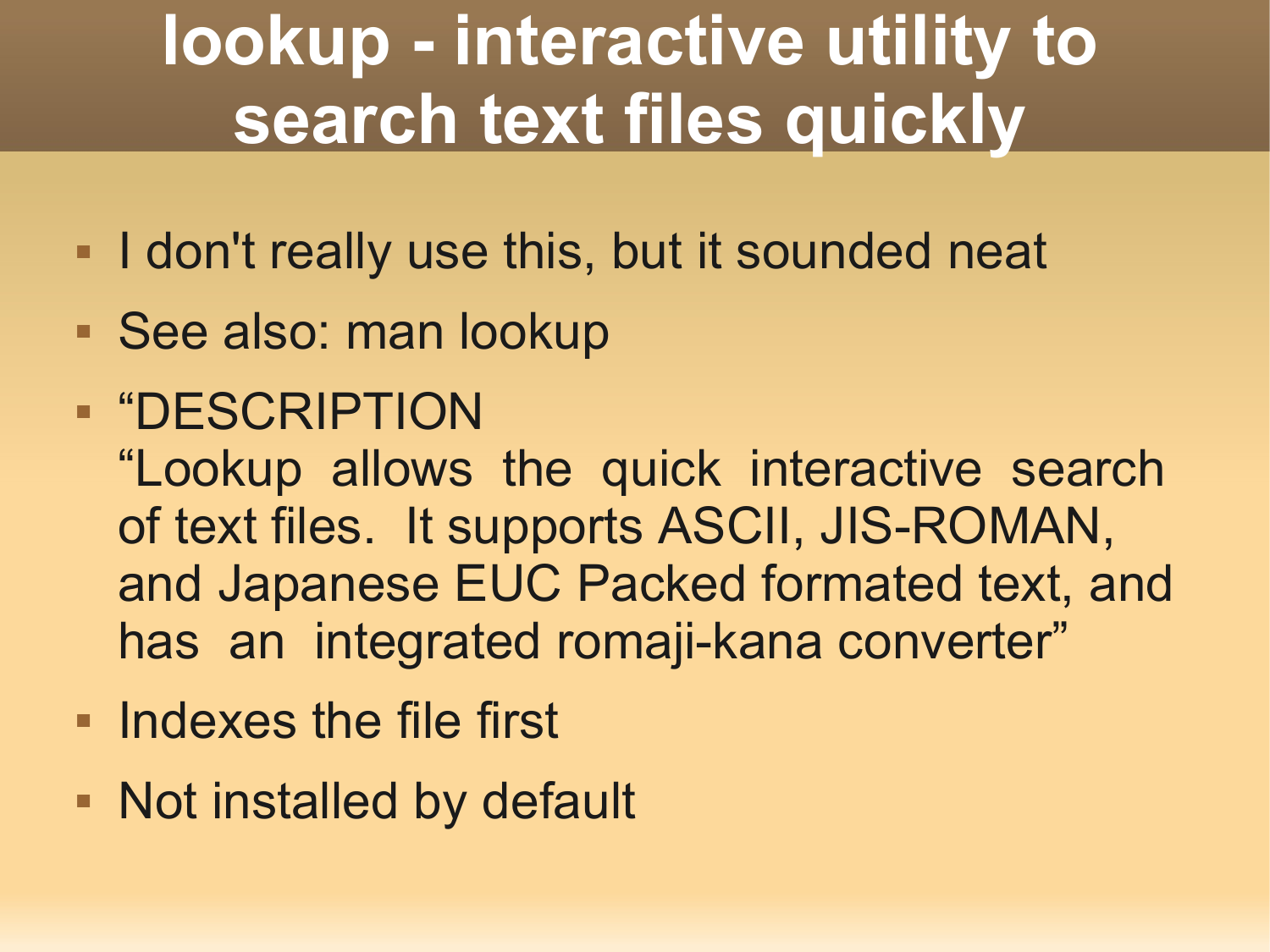## **xsel - command-line tool to access X clipboard**

- See also: xclip command line interface to X selections
- **I** find xsel is closer to Just Doing The Right Thing
- Demo
	- echo 'testing xsel from the CLI' | xsel -b
	- xsel | sort | xsel -b
	- alias clip='xsel -b'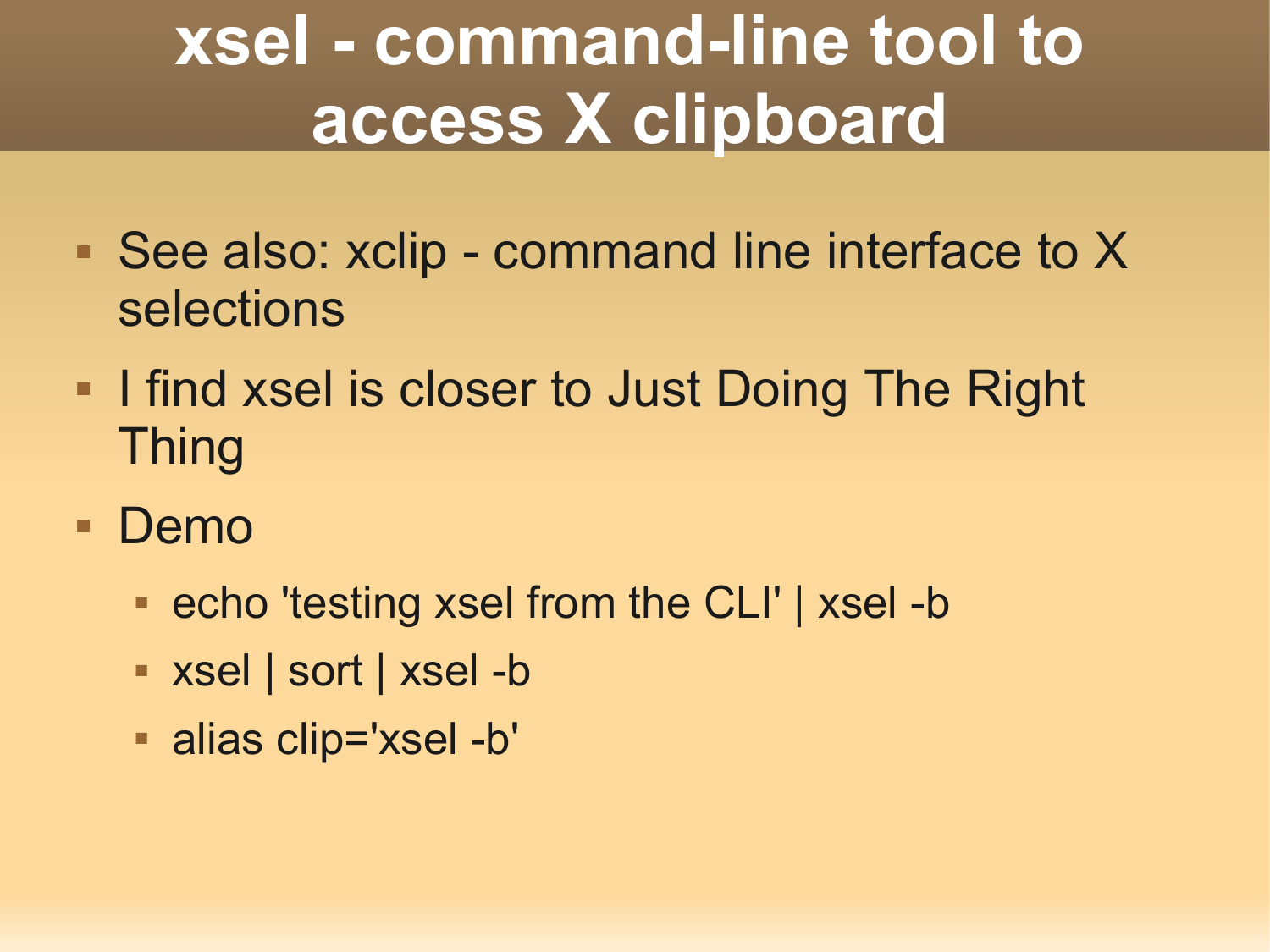# **screen - terminal multiplexor with VT100/ANSI terminal emulation**

- $-Huh?$ 
	- **Unreliable connection, or stop & go home**
	- **Multi-user training**
	- **Multiplex terminals**
- See also:
	- screenbin use Amazon EC2 to host a shared screen session
	- screenie a small and lightweight GNU screen(1) wrapper
	- byobu a set of useful profiles and a profileswitcher for GNU screen
	- <http://sourceforge.net/projects/tmux/>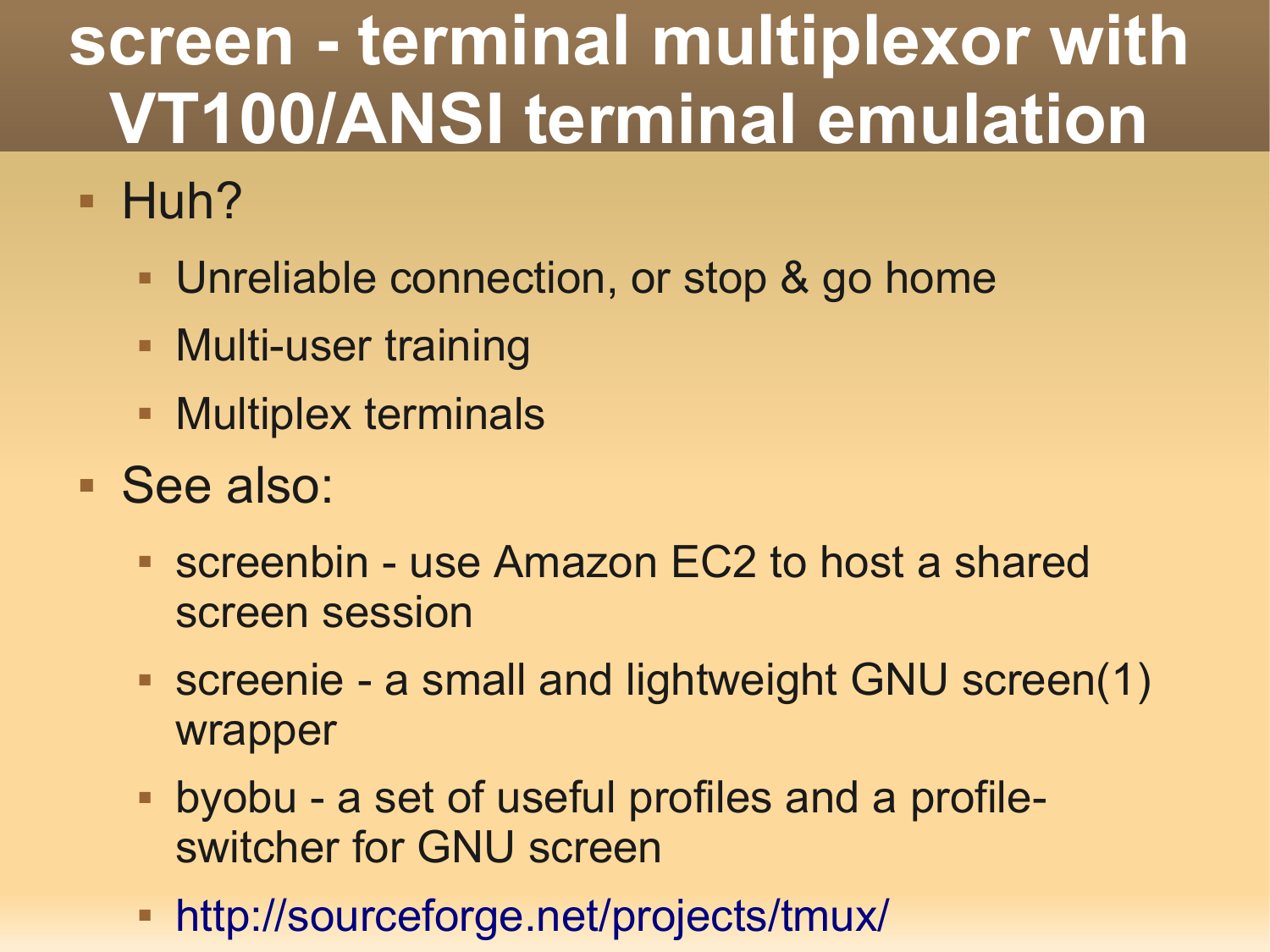#### **screen 2 of 3**

- Steals CTRL+A, fix that in ~/.screenrc:
	- # Change the INSANE C-a default to C-n (use C-n n to send literal ^N) escape ^Nn
- sudo mkdir -m 1755 /tmp/screens
- sudo chmod u+s /usr/bin/screen
	- **May not need this anymore?**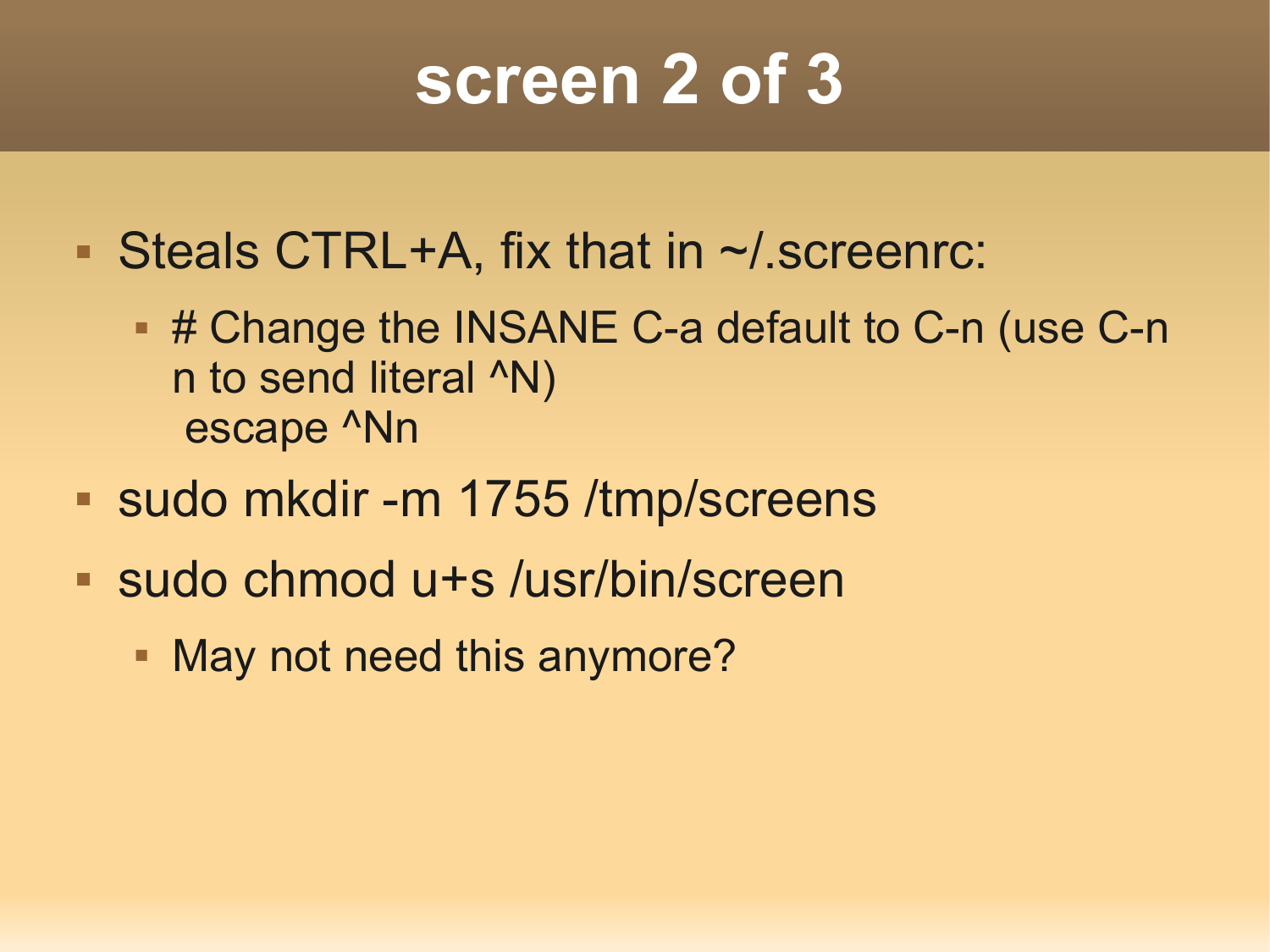#### **screen 3 of 3**

#### Multiuser: as the "host"

- screen -S {name of session, no spaces}, e.g. screen -S training
- Turn on multi-user mode: CTRL-a:multiuser on
- CTRL-a:addacl {usernames} of accounts (comma delimited, no spaces!) which may access the display. Note this allows full read/write access! E.g. CTRL-a:addacl alice,bob,carl
- Use the CTRL-a:chacl {usernames} {permbits} {list} command to refine permissions if needed (rare).

#### As the "viewer"

- Use screen -x {user}/{name} to connect to a shared screen, e.g. screen -x jp/training
- CTRL-aK to kill the window and end the session.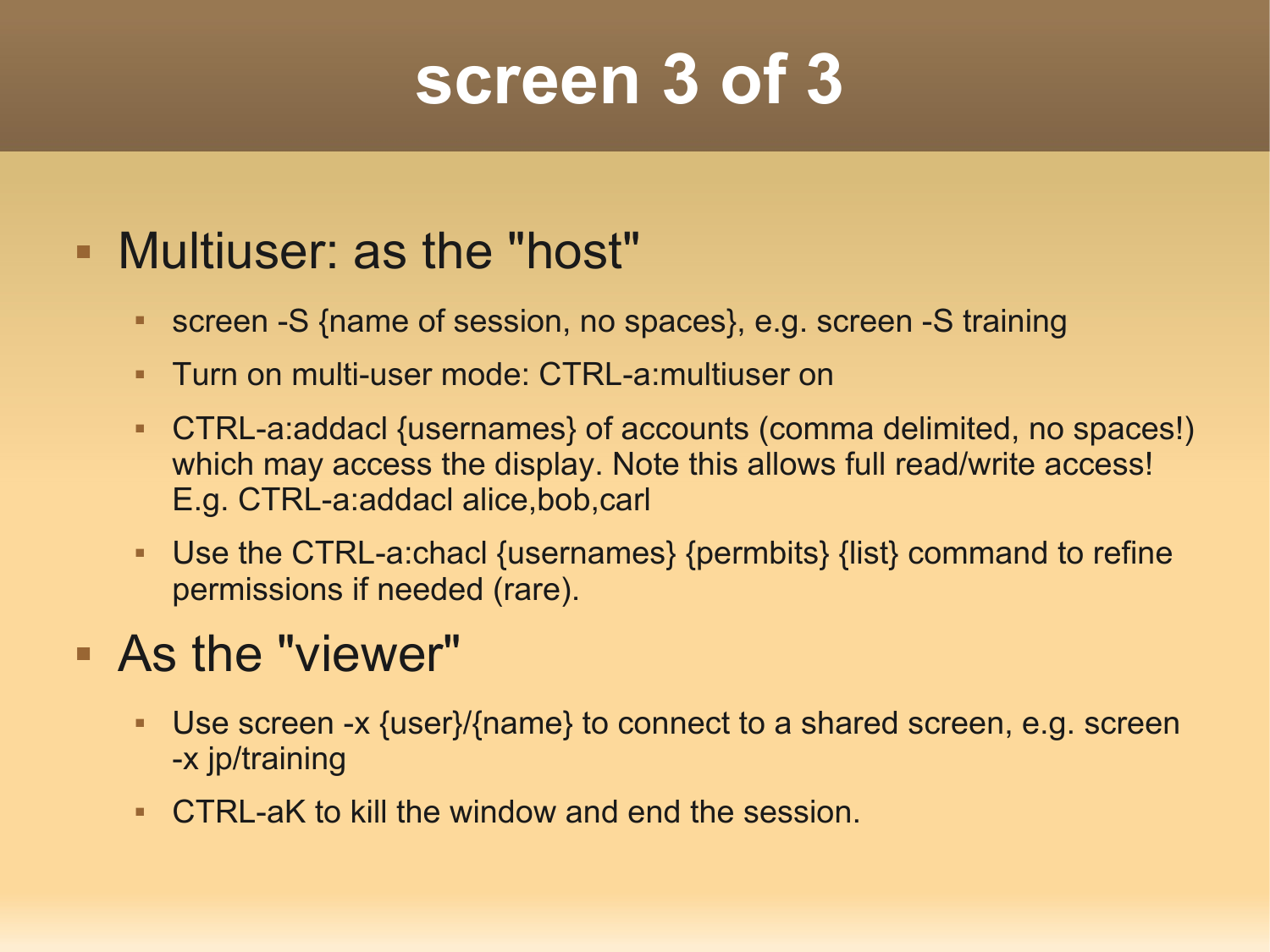## **bash-completion - programmable completion for the bash shell**

- **"bash completion extends bash's standard** completion behavior to achieve complex command lines with just a few keystrokes."
- Kinda built-in to Ubuntu, but you may have to enable it in */etc/bash.bashrc* or *~/.bashrc*

- sudo apti{tab}
- sudo aptitude in{tab}
- sudo aptitude install roxt{tab}
- sudo aptitude install roxterm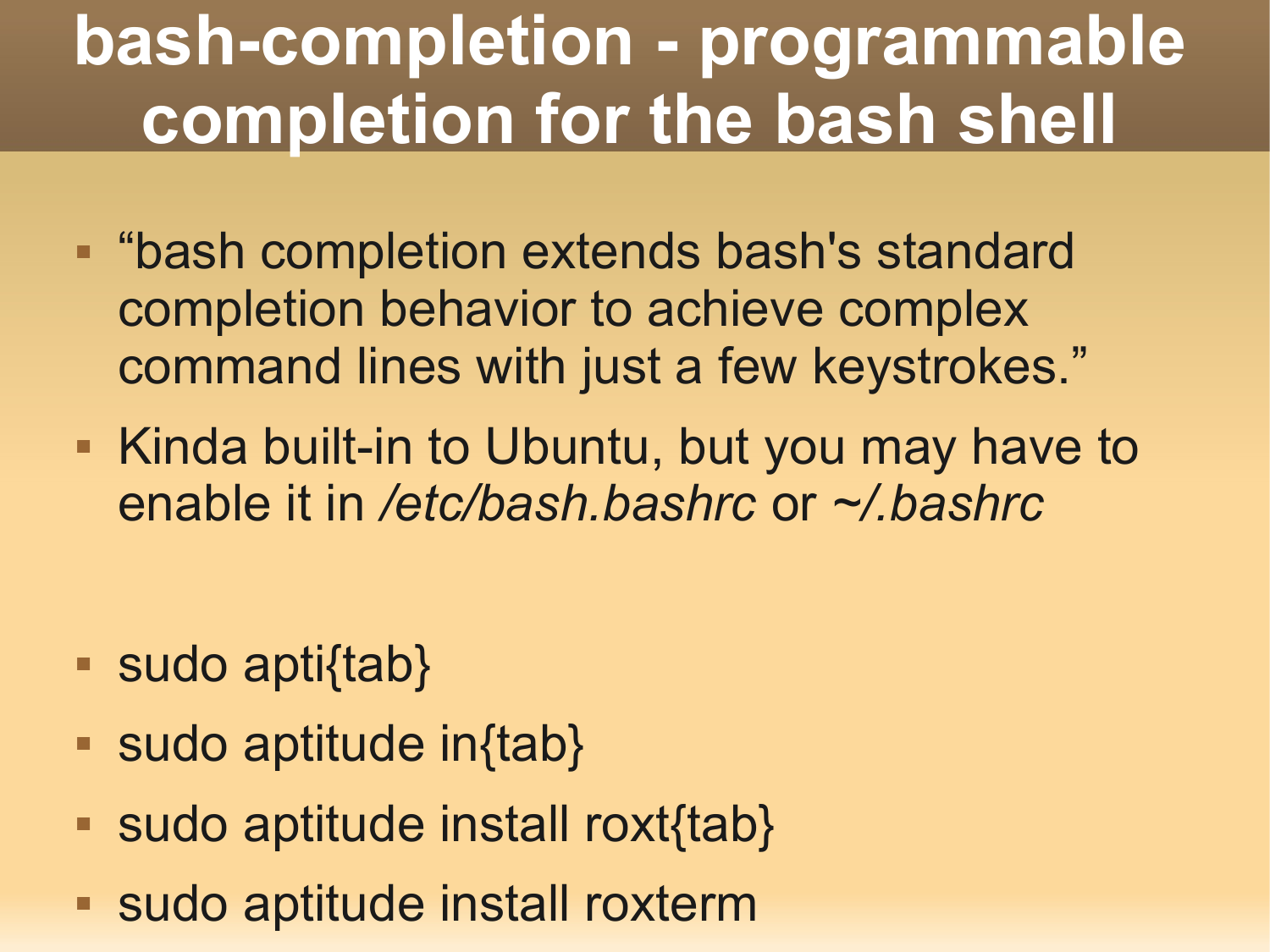# **System hardware info**

- hwinfo Hardware identification system
- **Ishw information about hardware configuration**
- **Industa Shart Starts and Starts Industry Industry-** Information about hardware configuration
- **In Impelie list all PCI devices**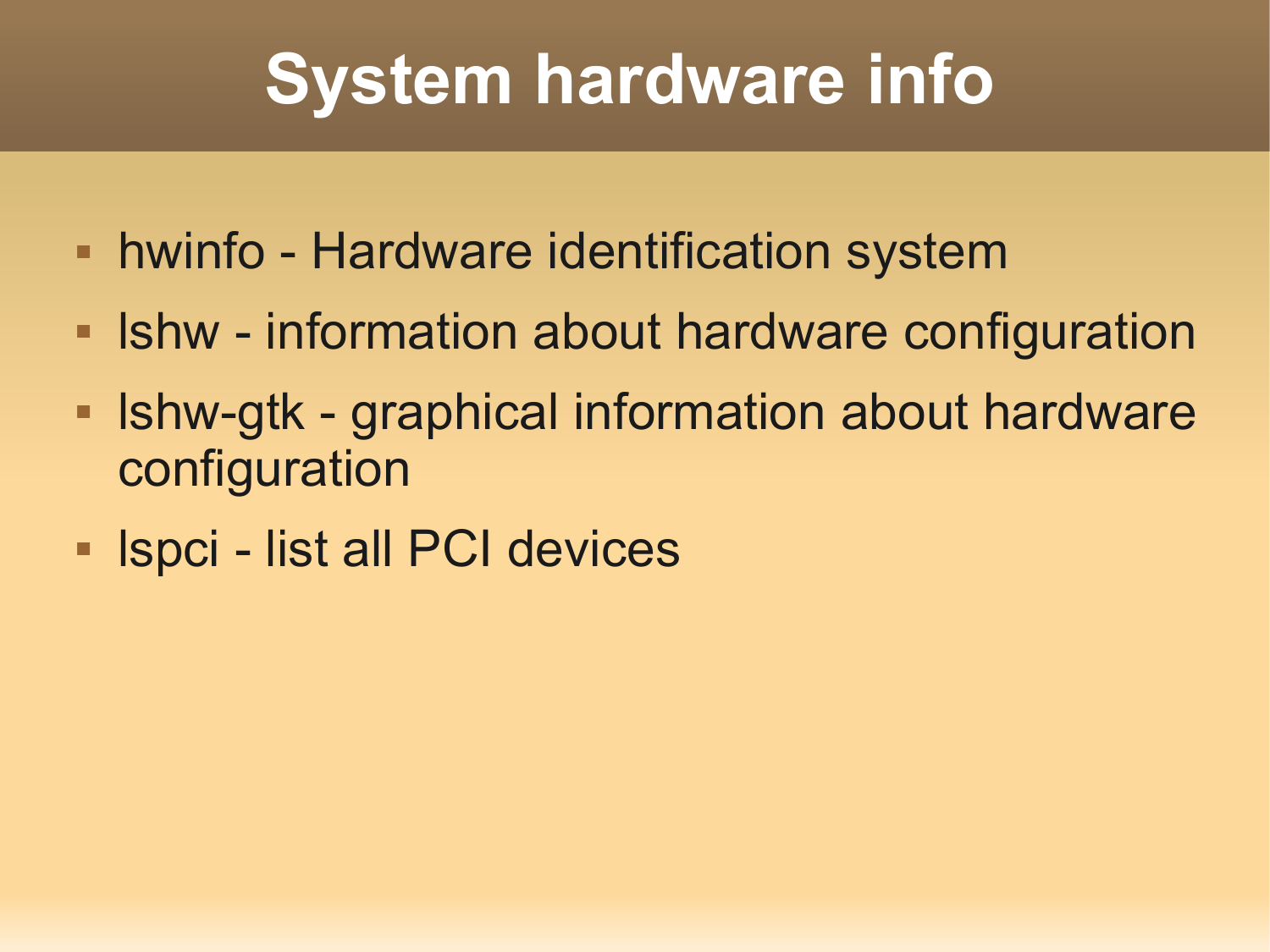# **hwinfo**

- **S** sudo hwinfo --sound | less 15: PCI 1b.0: 0403 Audio device [Created at pci.318] UDI:
	- /org/freedesktop/Hal/devices/pci\_8086\_3a3e Unique ID: u1Nb.mu\_\_efD1m12 SysFS ID: /devices/pci0000:00/0000:00:1b.0 SysFS BusID: 0000:00:1b.0 Hardware Class: sound [...]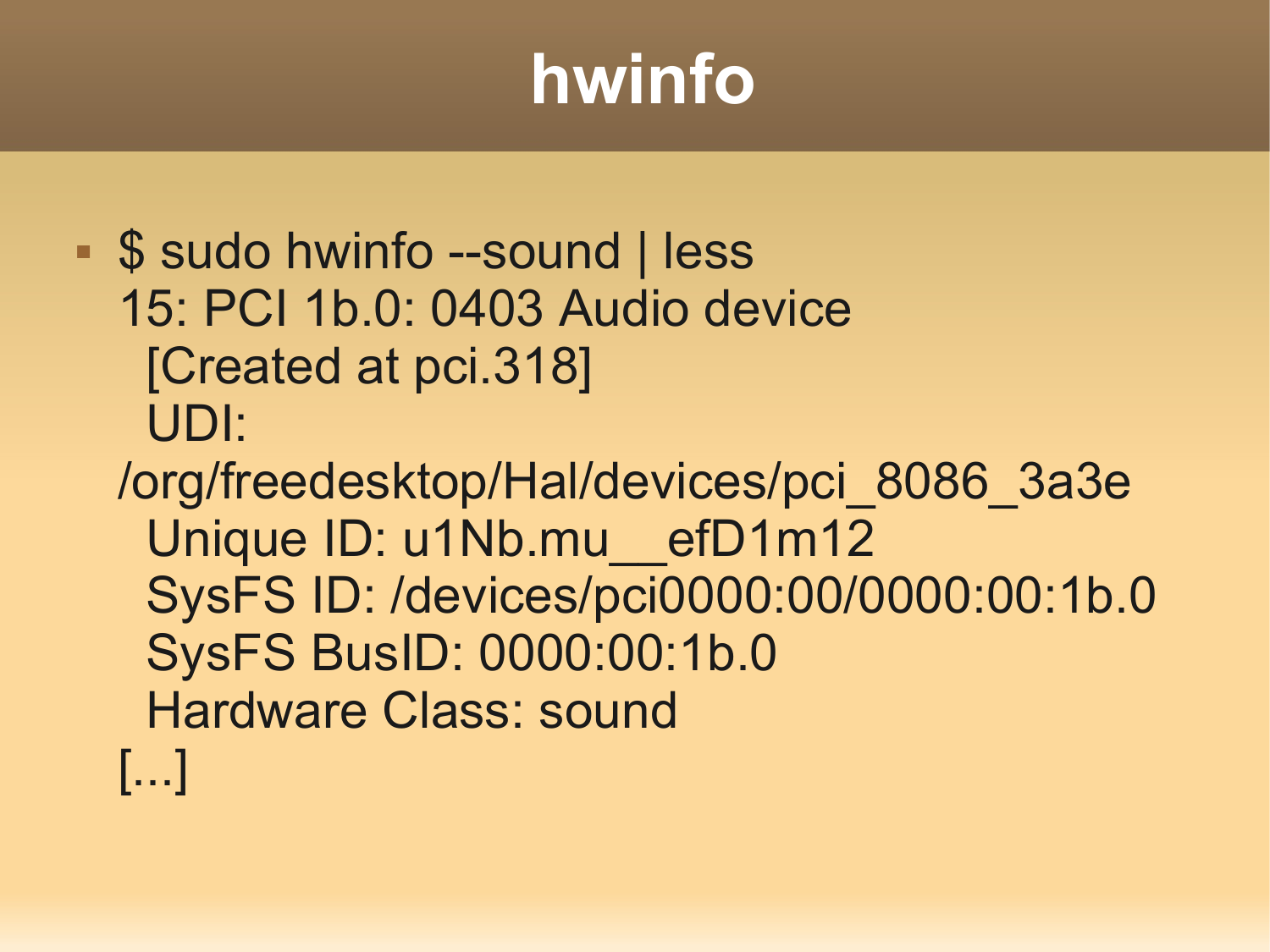#### **lshw**

```
S sudo Ishw | less
ringo
    description: Desktop Computer
    product: Wild Dog Performance
    vendor: System76, Inc.
    version: wilp6
    width: 64 bits
    capabilities: smbios-2.4 dmi-2.4 vsyscall64 
[...]
```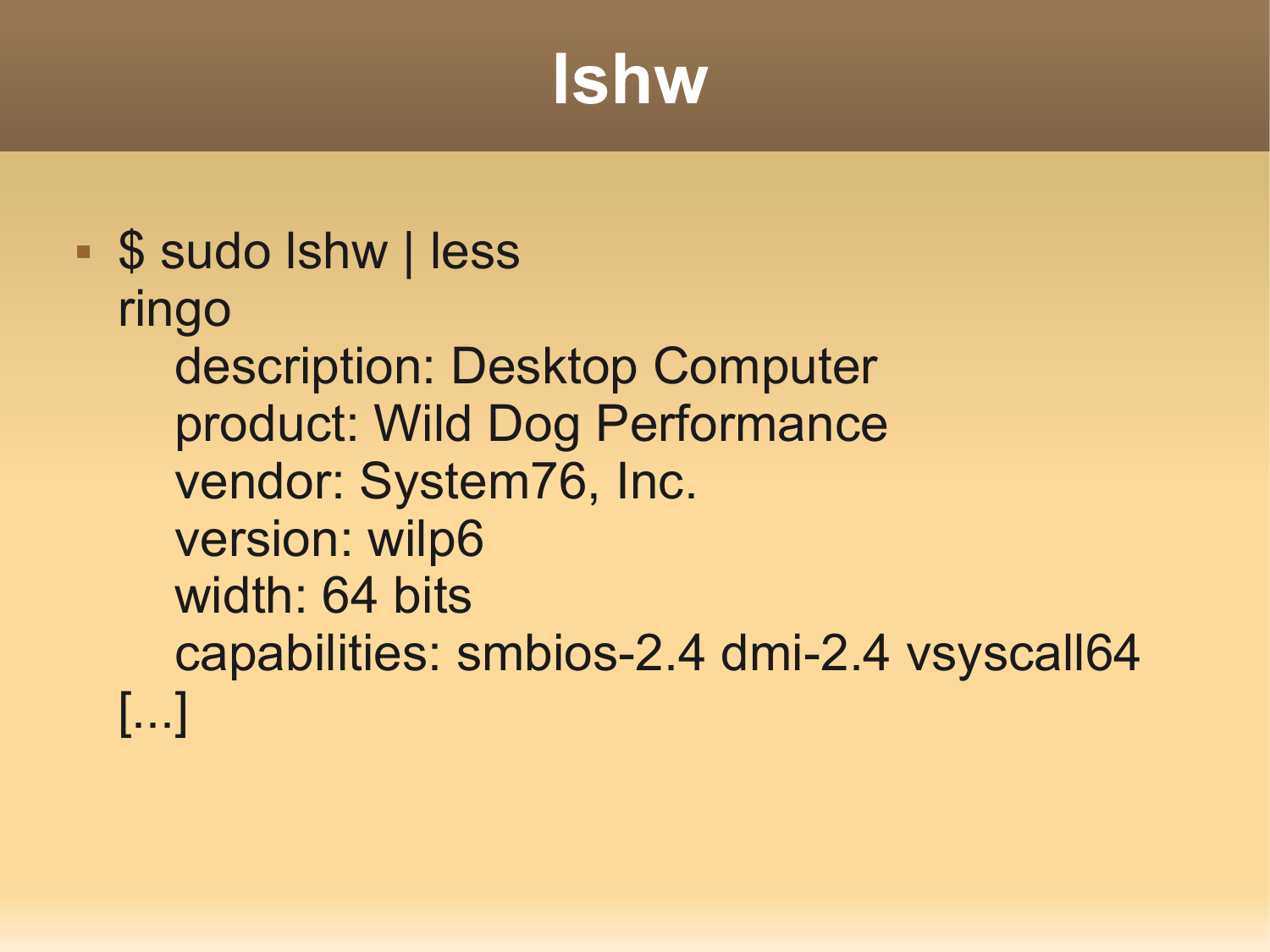#### **lshw-gtk**

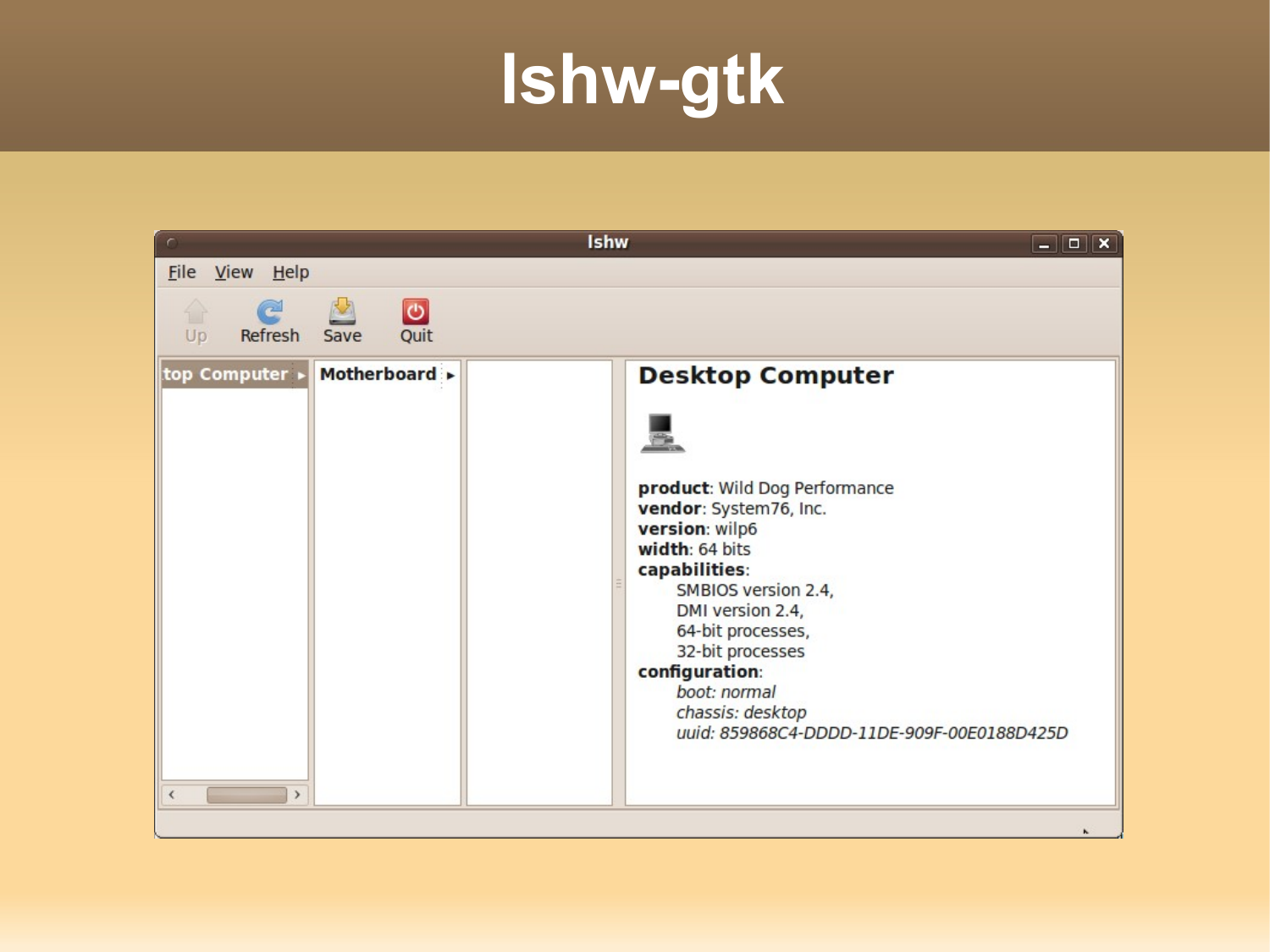## **lspci**

 \$ sudo lspci -v | less 01:00.0 VGA compatible controller: nVidia Corporation G96 [GeForce 9500 GT] (rev a1) Subsystem: eVga.com. Corp. Device c958 Flags: bus master, fast devsel, latency 0, IRQ 16 Memory at e2000000 (32-bit, nonprefetchable) [size=16M] I/O ports at e000 [size=128] [...]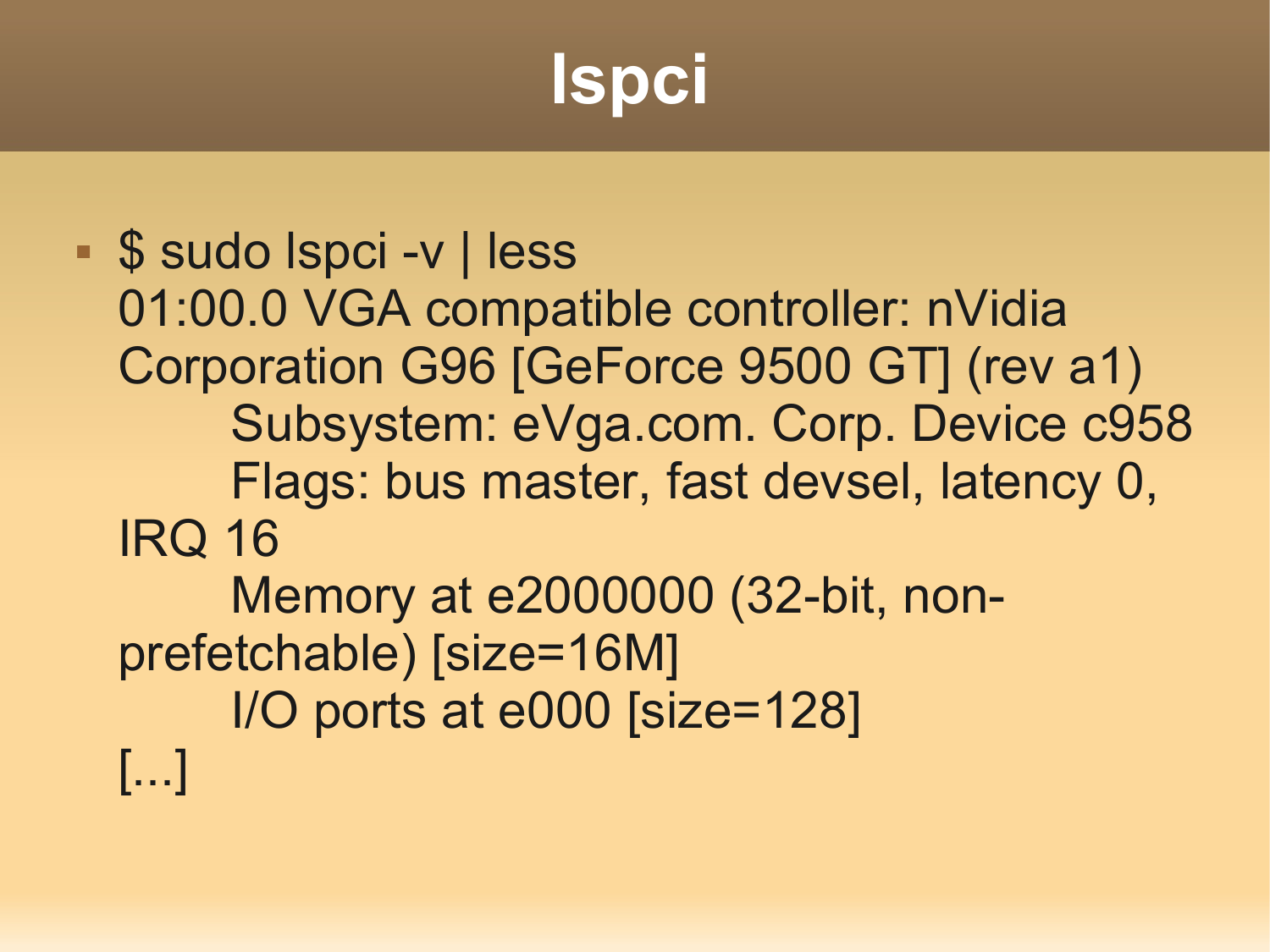### **pessulus - lockdown editor for GNOME**

٠ "pessulus enables the system administrator to set mandatory settings in GConf, which apply to all users, restricting what they can do, which may be of particular usefulness for kiosks (internet cafes, for

example)."

|                                                  |                         | LOCKGOWN EGITOF                          | × |  |
|--------------------------------------------------|-------------------------|------------------------------------------|---|--|
| <i><b>&amp;</b></i> General                      |                         | Lock down the panels                     |   |  |
| <b>a</b> Panel                                   | Disable force quit      |                                          |   |  |
| Epiphany Web Browser<br><b>GNOME Screensaver</b> | Disable log out         |                                          |   |  |
|                                                  | <b>Disabled Applets</b> |                                          |   |  |
|                                                  |                         | Battery Charge Monitor (Deprecated) (OAF |   |  |
|                                                  | ❖                       | Brightness Applet (OAFIID:GNOME_Brightr  |   |  |
|                                                  |                         | CD Player (Deprecated) (OAFIID:GNOME (   |   |  |
|                                                  | ⊙                       | CPU Frequency Scaling Monitor (OAFIID:G  |   |  |
|                                                  | á                       | Character Palette (OAFIID:GNOME Charpid  |   |  |
|                                                  | ℗                       | Clock (OAFIID:GNOME_ClockApplet)         |   |  |
|                                                  | $\Box$                  | Dictionary Look up (OAFIID:GNOME Dictic  |   |  |
|                                                  |                         | Dictionary Look up (OAFIID:GNOME GDict   |   |  |
|                                                  | ۳                       | Disk Mounter (OAFIID:GNOME DriveMoun     |   |  |
|                                                  | O                       | Dwell Click (OAFIID:DwellClickApplet)    |   |  |
|                                                  | <b>G</b>                | Eves (OAEIID:GNOME GevesAnnlet)          |   |  |
|                                                  |                         | $\rightarrow$                            |   |  |
| Help                                             |                         | Close                                    |   |  |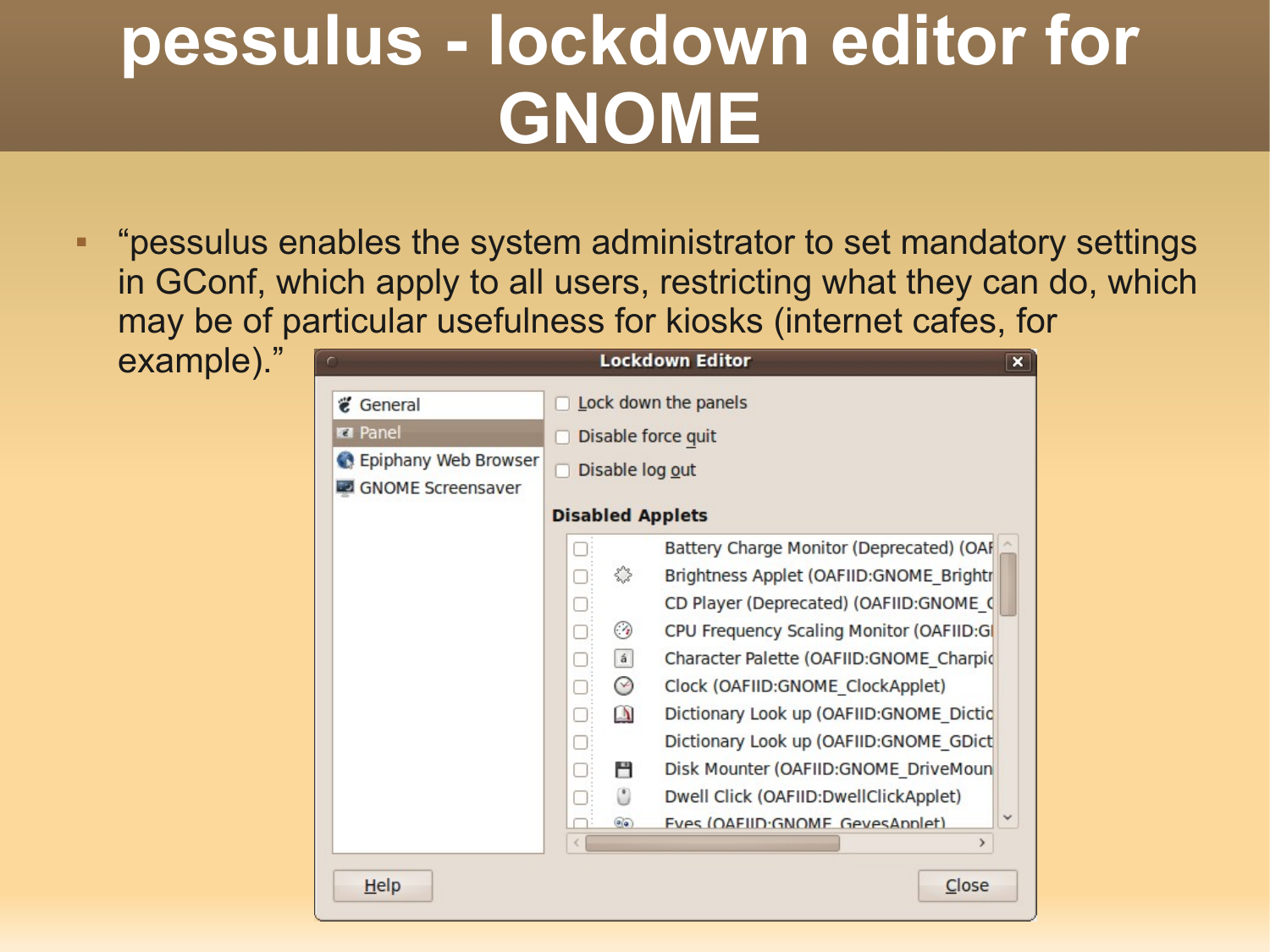#### **etckeeper**

- **I don't use this one, but if I was starting over I** probably would (some URLs in slide notes)
- **Store /etc plus file metadata in git, mercurial,** bzr or darcs, with APT hooks to autocommit during updates."
- **The default RCS changes depending on** Ubuntu version
	- $H$ ardy == git
	- Jaunty == bzr (Bazaar)
- Also, by default the repository is under /etc/ itself, not great for some kinds of recovery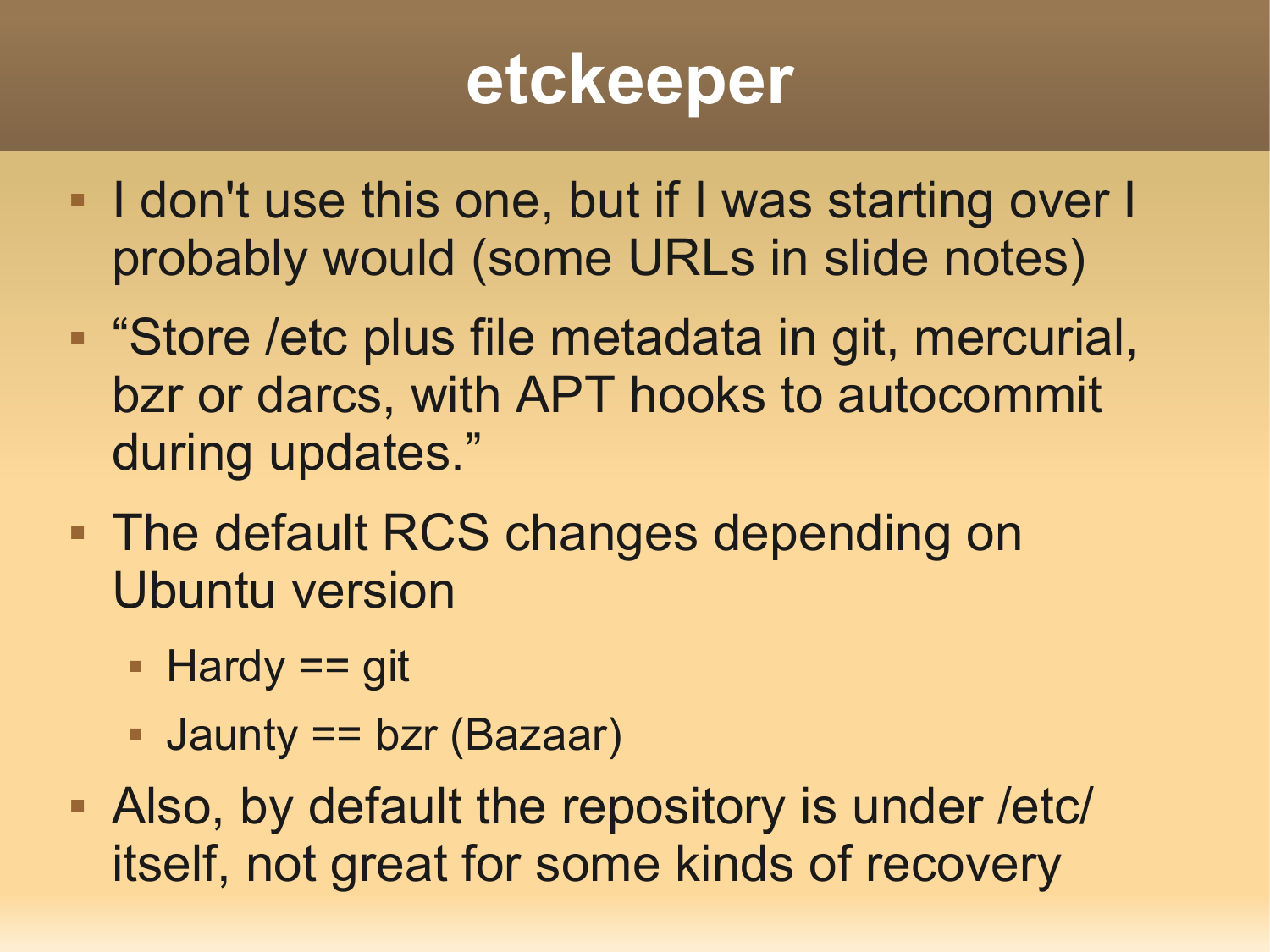# **localepurge**

- **"...A simple script to recover diskspace wasted** for unneeded locale files and localized man pages. It will automagically be invoked upon completion of any apt installation run."
- Will ask what to keep on install, thereafter it'll nuke anything that you don't want.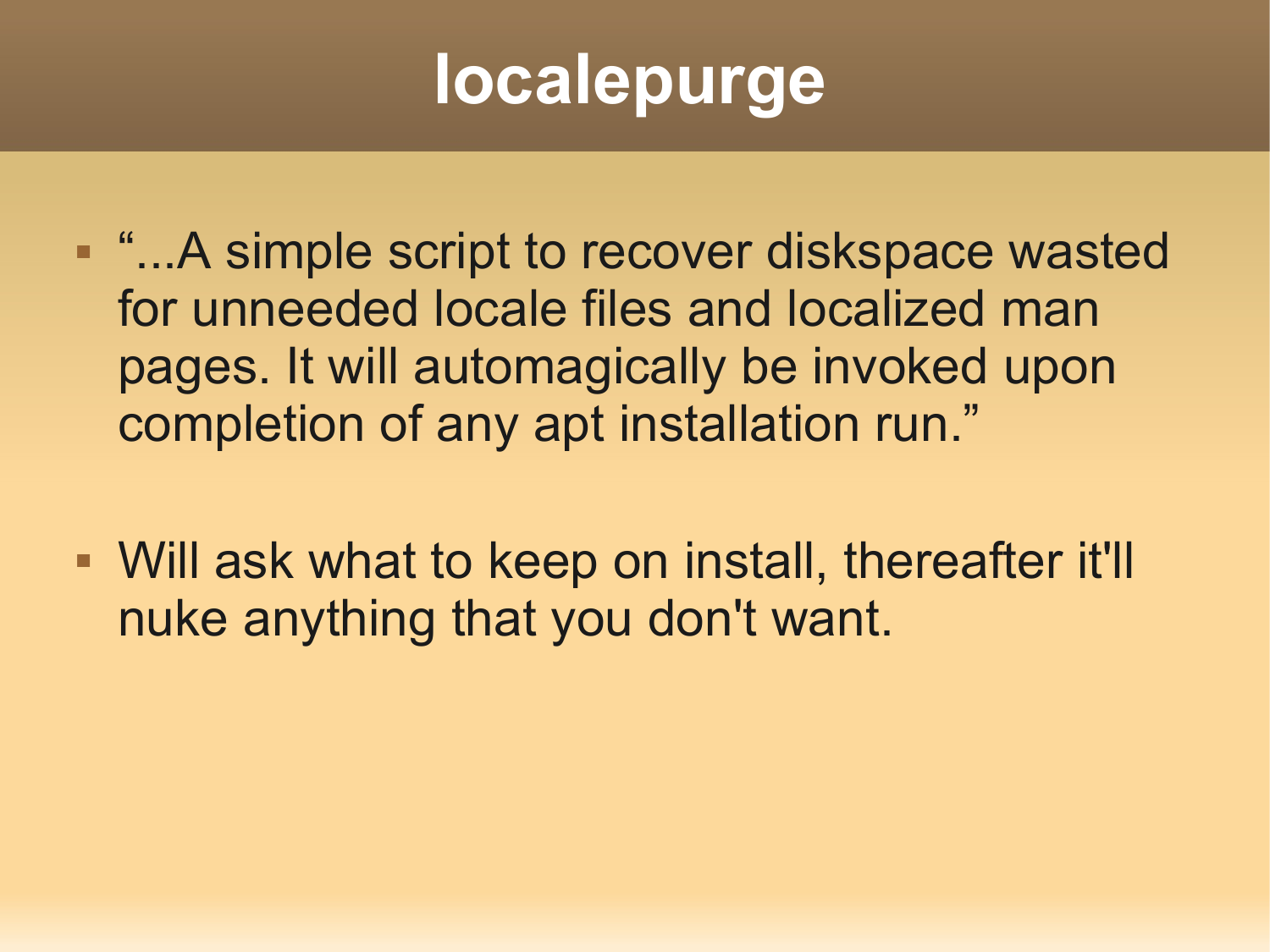#### **Bonus**

- **espeak** A multi-lingual software speech synthesizer
	- **Installed by default**
	- echo 'Hello world' | espeak
- **openoffice.org-presenter-console** OpenOffice.org Impress extension for a separate presenter's console
	- In the repos
	- **If dual-headed, giving a slide show presents the** slides on one display, and notes, timer, sorter, etc. on the other.